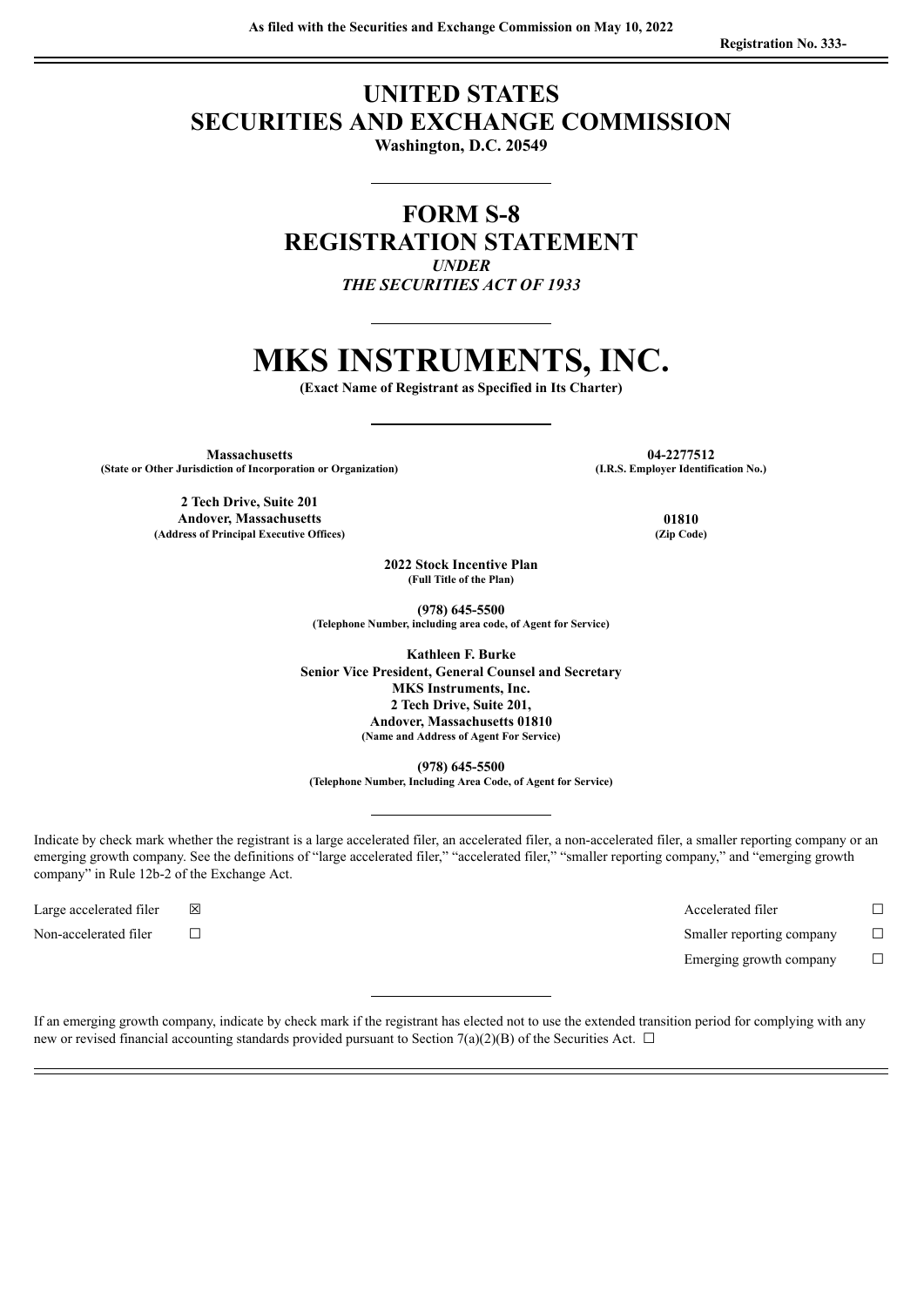# **PART I INFORMATION REQUIRED IN THE SECTION 10(a) PROSPECTUS**

# **Item 1. Plan Information.**

The information required by Item 1 is included in documents sent or given to participants in the plans covered by this registration statement pursuant to Rule  $428(b)(1)$  of the Securities Act of 1933, as amended (the "Securities Act").

# **Item 2. Registrant Information and Employee Plan Annual Information.**

The written statement required by Item 2 is included in documents sent or given to participants in the plans covered by this registration statement pursuant to Rule 428(b)(1) of the Securities Act.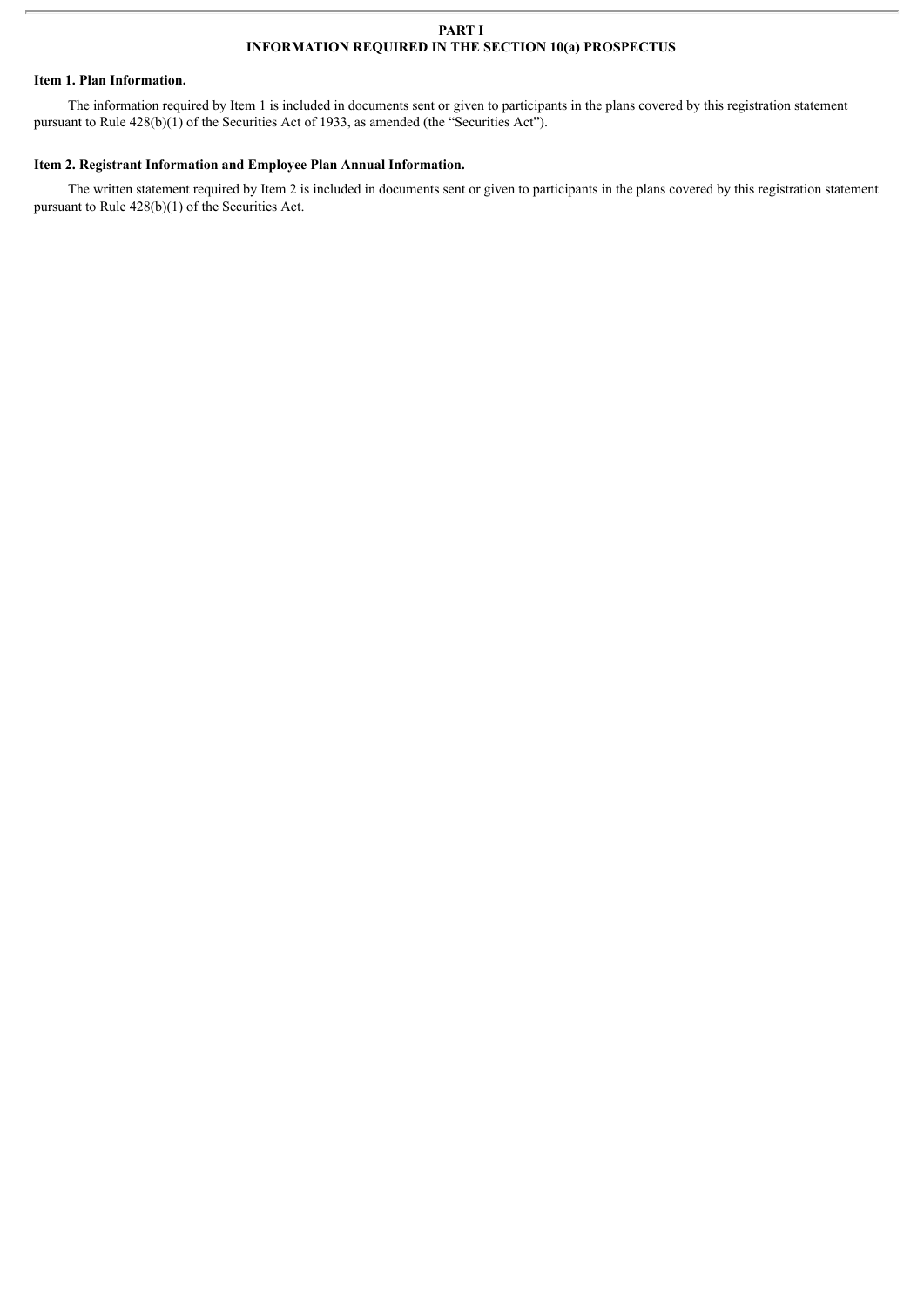#### **PART II INFORMATION REQUIRED IN THE REGISTRATION STATEMENT**

#### **Item 3. Incorporation of Documents by Reference.**

The registrant is subject to the informational and reporting requirements of Sections 13(a), 14, and 15(d) of the Securities Exchange Act of 1934, as amended (the "Exchange Act"), and in accordance therewith files reports, proxy statements and other information with the Securities and Exchange Commission (the "Commission"). The following documents, which are on file with the Commission, are incorporated in this registration statement by reference:

(a) The registrant's latest annual report filed pursuant to Section 13(a) or 15(d) of the Exchange Act or the latest prospectus filed pursuant to Rule 424(b) under the Securities Act that contains audited financial statements for the registrant's latest fiscal year for which such statements have been filed.

(b) All other reports filed pursuant to Section 13(a) or 15(d) of the Exchange Act since the end of the fiscal year covered by the document referred to in (a) above.

(c) The description of the securities contained in the registrant's registration statement on Form 8-A filed under the Exchange Act, as the description therein has been updated and superseded by the description of the registrant's capital stock contained in [Exhibit](http://www.sec.gov/Archives/edgar/data/1049502/000119312520056028/d114808dex42.htm) 4.2 to the registrant's Annual Report on [Form](http://www.sec.gov/ix?doc=/Archives/edgar/data/1049502/000119312520056028/d114808d10k.htm) 10-K for the fiscal year ended December 31, 2019, as filed with the Commission on February 28, 2020, including any amendments or reports filed for the purpose of updating such description.

All documents subsequently filed by the registrant pursuant to Sections 13(a), 13(c), 14 and 15(d) of the Exchange Act, prior to the filing of a post-effective amendment which indicates that all securities offered hereby have been sold or which deregisters all securities then remaining unsold, shall be deemed to be incorporated by reference in this registration statement and to be part hereof from the date of the filing of such documents. Any statement contained in a document incorporated or deemed to be incorporated by reference herein shall be deemed to be modified or superseded for the purposes of this registration statement to the extent that a statement contained herein or in any other subsequently filed document which also is or is deemed to be incorporated by reference herein modifies or supersedes such statement. Any statement so modified or superseded shall not be deemed, except as so modified or superseded, to constitute a part of this registration statement.

#### **Item 4. Description of Securities.**

Not applicable.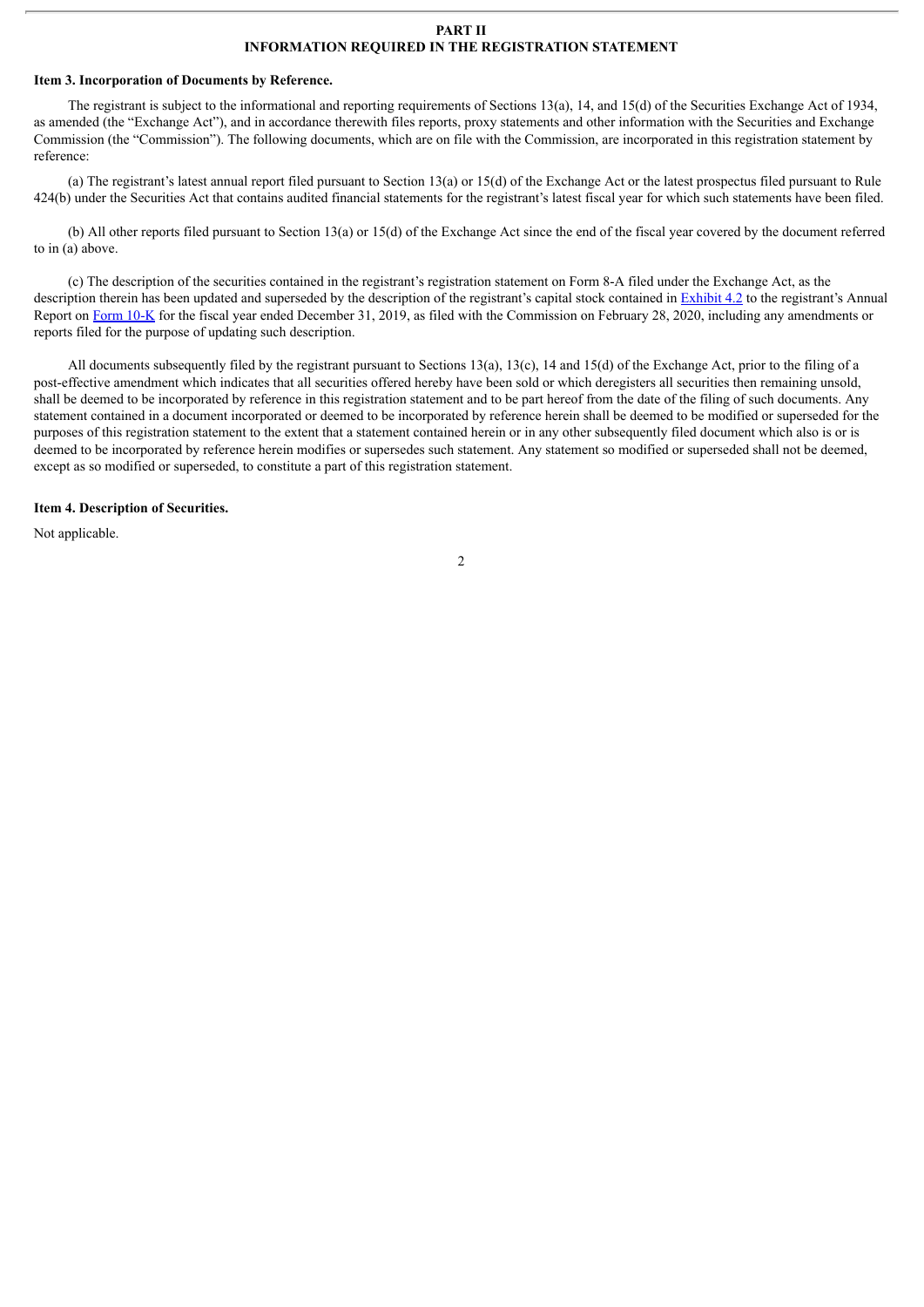# **Item 5. Interests of Named Experts and Counsel.**

Wilmer Cutler Pickering Hale and Dorr LLP has opined as to the legality of the securities being offered by this registration statement.

#### **Item 6. Indemnification of Directors and Officers.**

Section 8.51 of the Massachusetts Business Corporation Act ("MBCA") authorizes a Massachusetts corporation to indemnify a director of the corporation against liability in such capacity if the director (i) conducted himself in good faith, (ii) reasonably believed his conduct was in, or at least not opposed to, the best interests of the corporation, and (iii) in the case of a criminal proceeding, had no reasonable cause to believe his conduct was unlawful. Section 8.51 of the MBCA also allows for indemnification of a director if the liability in question was eliminated by the corporation's articles of organization pursuant to Section 2.02(b)(4) of the MBCA. Section 8.52 of the MBCA requires that a Massachusetts corporation indemnify a director who was wholly successful, on the merits or otherwise, in the defense of any proceeding to which such director was a party because he was a director of the corporation.

Section 8.53 of the MBCA authorizes a Massachusetts corporation to pay for, in advance, a director's reasonable expenses in a proceeding if, among other things, the director delivers to the corporation (i) a written affirmation of his good faith belief that he has met the relevant standard of conduct for indemnification under Section 8.51 of the MBCA or the proceeding involves conduct for which liability has been eliminated under the corporation's articles of organization as permitted by Section 2.02(b)(4) of the MBCA, and (ii) a written undertaking to repay any funds advanced if he is not entitled to mandatory indemnification under Section 8.52 of the MBCA and it is ultimately determined, pursuant to procedures further laid out in the MBCA, that he has not met the standard of conduct for indemnification under Section 8.51 of the MBCA.

Section 8.56 of the MBCA authorizes a corporation to indemnify, and advance expenses to, an officer of the corporation to the same extent as a director, and if such officer is not a director of the corporation, or if such officer is also a director but the basis on which he is made a party to the proceeding is an act or omission solely as an officer, to such further extent as may be provided in the corporation's articles of organization, the corporation's bylaws, a resolution of the corporation's board of directors or a contract provided that the officer may not be indemnified for acts or omissions not in good faith, intentional misconduct or knowing violation of law. Section 8.56 of the MBCA requires that a Massachusetts corporation indemnify an officer of the corporation who was wholly successful, on the merits or otherwise, in the defense of any proceeding to which such officer was a party because he was an officer of the corporation.

In its Restated Articles of Organization, as amended (the "Articles of Organization"), the registrant has elected to commit to provide mandatory indemnification to its directors and officers in specified circumstances. Generally, Article 6B of the registrant's Articles of Organization provides that the registrant shall indemnify directors and officers of the registrant against liabilities and expenses arising out of legal proceedings brought against them by reason of their status as directors or officers, by reason of their agreeing to serve, at the request of the registrant, as a director or officer with another organization, or in any capacity with respect to any employee benefit plan. Under this provision, a director or officer of the registrant shall be indemnified by the registrant for all expenses (including attorneys' fees), judgments and fines, and amounts paid in settlement of such proceedings, even if he is not successful on the merits, unless finally adjudicated not to have acted in good faith in the reasonable belief that his action was in the best interests of the registrant or, to the extent such matter relates to service with respect to an employee benefit plan, in the best interests of the participants or beneficiaries of such employee benefit plan. The registrant shall not indemnify an officer or director who initiates the legal proceeding, unless the initiation was approved by the registrant's Board of Directors. The registrant shall not indemnify to the extent that directors or officers receive reimbursement from the proceeds of insurance. The registrant's Board of Directors may authorize advancing litigation expenses to a director or officer at his request upon receipt of an undertaking by any such director or officer to repay such expenses if it is ultimately determined that he is not entitled to indemnification for such expenses. However, the director or officer must notify the registrant of any suit, after which the registrant is entitled to participate and/or assume the defense of the proceeding. If the registrant does assume the defense of the proceeding, the director or officer shall not be entitled to indemnification of expenses.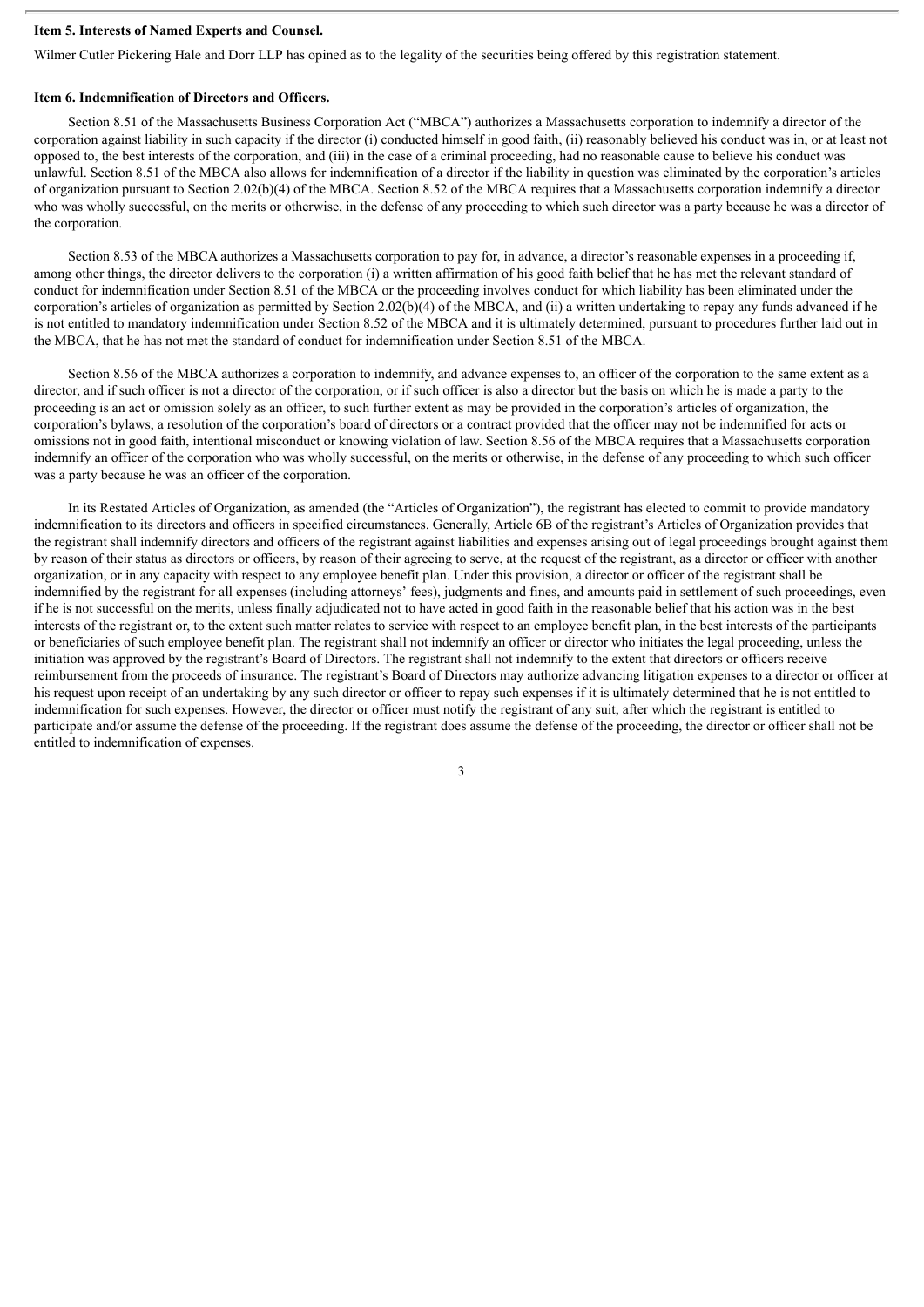Section 2.02(b)(4) of the MBCA provides that a Massachusetts corporation may, in its articles of organization, eliminate or limit the personal liability of a director to the corporation for monetary damages for breach of fiduciary duty notwithstanding any law to the contrary, except for liability for (i) any breach of the duty of loyalty to the corporation or to the shareholders, (ii) acts or omissions not in good faith, intentional misconduct or knowing violation of law, (iii) certain improper distributions or (iv) any transaction from which the director derived an improper personal benefit.

The registrant has obtained directors and officers' liability insurance for the benefit of its directors and certain of its officers.

The foregoing summaries are necessarily subject to the complete text of the statute, the Articles of Organization, the registrant's bylaws and the agreements referred to above and are qualified in their entirety by reference thereto.

# **Item 7. Exemption from Registration Claimed.**

Not applicable.

# **Item 8. Exhibits.**

The following exhibits are incorporated herein by reference:

# **Number Description** 3.1(1) Restated Articles of [Organization](http://www.sec.gov/Archives/edgar/data/1049502/000095013500004962/b36621mkex3-1.txt) of the Registrant 3.2(2) Articles of Amendment to Restated Articles of Organization, as filed with the Secretary of State of [Massachusetts](http://www.sec.gov/Archives/edgar/data/1049502/000095013501502490/b40081mkex3-5.txt) on May 18, 2001 3.3(3) Articles of Amendment to Restated Articles of Organization, as filed with the Secretary of State of [Massachusetts](http://www.sec.gov/Archives/edgar/data/1049502/000095013502003710/b43684mkexv3w5.txt) on May 16, 2002 3.4(4) Amended and Restated By-laws of the [Registrant](http://www.sec.gov/Archives/edgar/data/1049502/000119312514184843/d719555dex31.htm) 5.1 Opinion of Wilmer Cutler Pickering Hale and Dorr LLP, counsel to the [Registrant](#page-8-0) 23.1 Consent of Wilmer Cutler [Pickering](#page-8-0) Hale and Dorr LLP (included in Exhibit 5.1) 23.2 Consent of [PricewaterhouseCoopers](#page-10-0) LLP, independent registered public accounting firm 24 Power of attorney (included on the signature pages of this [registration](#page-6-0) statement)

- 99.1 2022 Stock [Incentive](#page-11-0) Plan
- 107 [Calculation](#page-22-0) of Filing Fee Tables
- (1) Incorporated by reference to the Registration Statement on Form S-4 (File No. 333-49738), filed with the Securities and Exchange Commission on November 13, 2000.
- (2) Incorporated by reference to the Registrant's Quarterly Report on Form 10-Q for the quarter ended June 30, 2001 (File No. 000-23621), filed with the Securities and Exchange Commission on August 14, 2001.
- (3) Incorporated by reference to the Registrant's Quarterly Report on Form 10-Q for the quarter ended June 30, 2002 (File No. 000-23621), filed with the Securities and Exchange Commission on August 13, 2002.
- (4) Incorporated by reference to the Registrant's Current Report on Form 8-K (File No. 000-23621), filed with the Securities and Exchange Commission on May 6, 2014.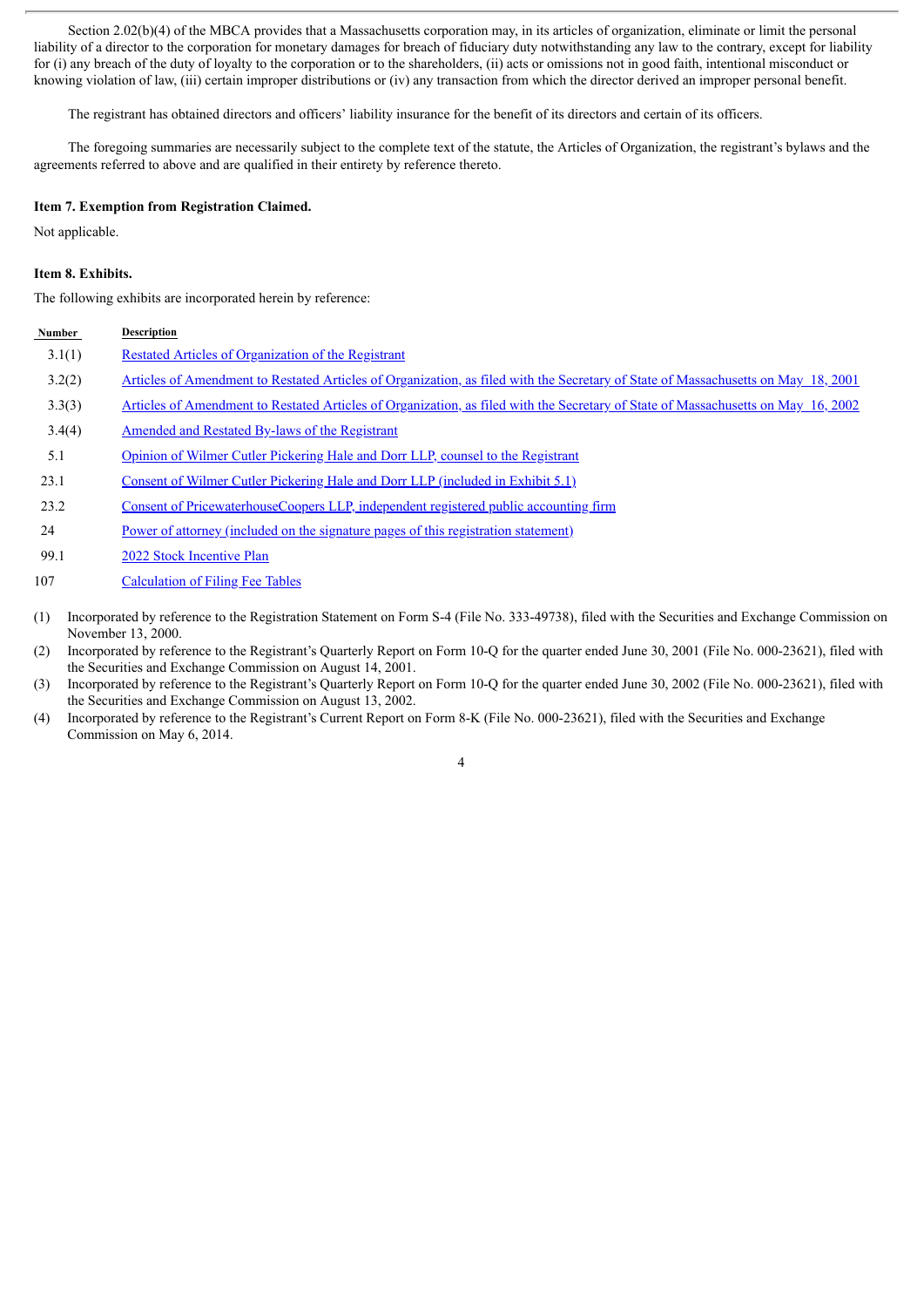# **Item 9. Undertakings.**

1. *Item 512(a) of Regulation S-K*. The undersigned registrant hereby undertakes:

(1) To file, during any period in which offers or sales are being made, a post-effective amendment to this registration statement:

(i) To include any prospectus required by Section  $10(a)(3)$  of the Securities Act;

(ii) To reflect in the prospectus any facts or events arising after the effective date of the registration statement (or the most recent post-effective amendment thereof) which, individually or in the aggregate, represent a fundamental change in the information set forth in the registration statement; and

(iii) To include any material information with respect to the plan of distribution not previously disclosed in the registration statement or any material change to such information in the registration statement;

*provided, however,* that paragraphs (1)(i) and (ii) do not apply if the information required to be included in a post-effective amendment by those paragraphs is contained in reports filed with or furnished to the Commission by the registrant pursuant to Section 13 or Section 15(d) of the Exchange Act that are incorporated by reference in the registration statement.

(2) That, for the purpose of determining any liability under the Securities Act, each such post-effective amendment shall be deemed to be a new registration statement relating to the securities offered therein, and the offering of such securities at that time shall be deemed to be the initial bona fide offering thereof.

(3) To remove from registration by means of a post-effective amendment any of the securities being registered which remain unsold at the termination of the offering.

2. *Item 512(b) of Regulation S-K*. The undersigned registrant hereby undertakes that, for purposes of determining any liability under the Securities Act, each filing of the registrant's annual report pursuant to Section 13(a) or Section 15(d) of the Exchange Act that is incorporated by reference in the registration statement shall be deemed to be a new registration statement relating to the securities offered therein, and the offering of such securities at that time shall be deemed to be the initial *bona fide* offering thereof.

3. *Item 512(h) of Regulation S-K*. Insofar as indemnification for liabilities arising under the Securities Act may be permitted to directors, officers and controlling persons of the registrant pursuant to the foregoing provisions, or otherwise, the registrant has been advised that in the opinion of the Securities and Exchange Commission such indemnification is against public policy as expressed in the Securities Act and is, therefore, unenforceable. In the event that a claim for indemnification against such liabilities (other than the payment by the registrant of expenses incurred or paid by a director, officer or controlling person of the registrant in the successful defense of any action, suit or proceeding) is asserted by such director, officer or controlling person in connection with the securities being registered, the registrant will, unless in the opinion of its counsel the matter has been settled by controlling precedent, submit to a court of appropriate jurisdiction the question whether such indemnification by it is against public policy as expressed in the Securities Act and will be governed by the final adjudication of such issue.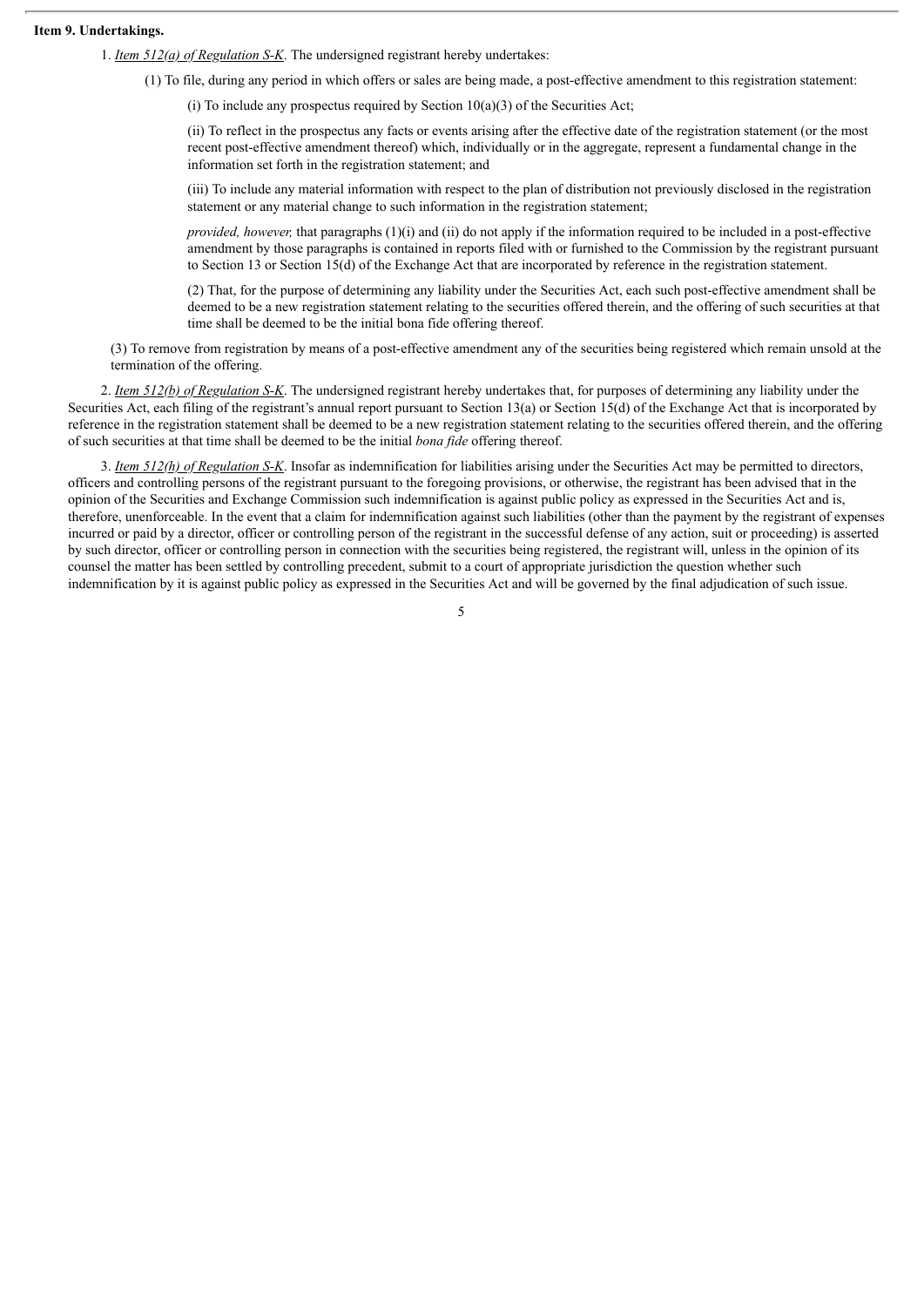#### **SIGNATURES**

<span id="page-6-0"></span>Pursuant to the requirements of the Securities Act, the registrant certifies that it has reasonable grounds to believe that it meets all of the requirements for filing on Form S-8 and has duly caused this registration statement to be signed on its behalf by the undersigned, thereunto duly authorized, in the town of Andover, Commonwealth of Massachusetts, on this 10th day of May, 2022.

By: /s/ Kathleen F. Burke

Kathleen F. Burke

Senior Vice President, General Counsel and Secretary

#### **POWER OF ATTORNEY AND SIGNATURES**

We, the undersigned officers and directors of MKS Instruments, Inc., hereby severally constitute and appoint Seth H. Bagshaw and Kathleen F. Burke, and each of them singly, our true and lawful attorneys with full power to them, and each of them singly, to sign for us and in our names in the capacities indicated below, the registration statement on Form S-8 filed herewith and any and all subsequent amendments to said registration statement, and generally to do all such things in our names and on our behalf in our capacities as officers and directors to enable MKS Instruments, Inc. to comply with the provisions of the Securities Act, as amended, and all requirements of the Securities and Exchange Commission, hereby ratifying and confirming our signatures as they may be signed by our said attorneys, or any of them, to said registration statement and any and all amendments thereto.

Pursuant to the requirements of the Securities Act, this registration statement has been signed by the following persons in the capacities and on the dates indicated.

| <b>SIGNATURES</b>         | <b>TITLE</b>                                                 | <b>DATE</b>  |  |
|---------------------------|--------------------------------------------------------------|--------------|--|
| /s/ Gerald G. Colella     | Chairman of the Board of Directors                           | May 10, 2022 |  |
| Gerald G. Colella         |                                                              |              |  |
| /s/ John T.C. Lee         | Chief Executive Officer, President and Director              | May 10, 2022 |  |
| John T.C. Lee             | (Principal Executive Officer)                                |              |  |
| /s/ Seth H. Bagshaw       | Senior Vice President, Chief Financial Officer and Treasurer | May 10, 2022 |  |
| Seth H. Bagshaw           | (Principal Financial and Accounting Officer)                 |              |  |
| /s/ Rajeev Batra          | Director                                                     | May 10, 2022 |  |
| Rajeev Batra              |                                                              |              |  |
| /s/ Peter J. Cannone III  | Director                                                     | May 10, 2022 |  |
| Peter J. Cannone III      |                                                              |              |  |
| /s/ Joseph B. Donahue     | Director                                                     | May 10, 2022 |  |
| Joseph B. Donahue         |                                                              |              |  |
| /s/ Jacqueline F. Moloney | Director                                                     | May 10, 2022 |  |
| Jacqueline F. Moloney     |                                                              |              |  |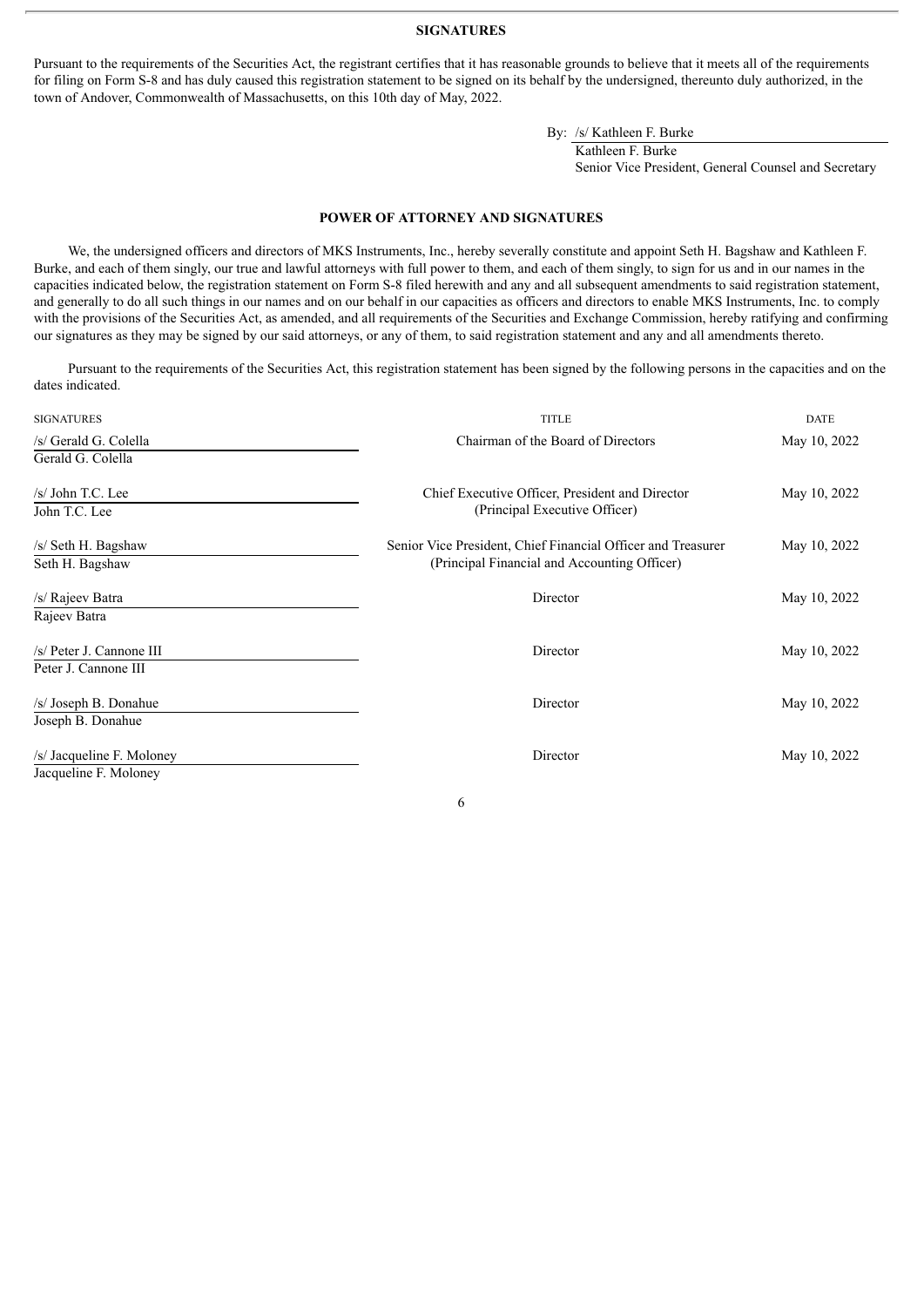/s/ Elizabeth A. Mora Elizabeth A. Mora

/s/ Michelle M. Warner Michelle M. Warner

Director

May 10, 2022

 $\overline{\phantom{a}}$ 

Director

May 10, 2022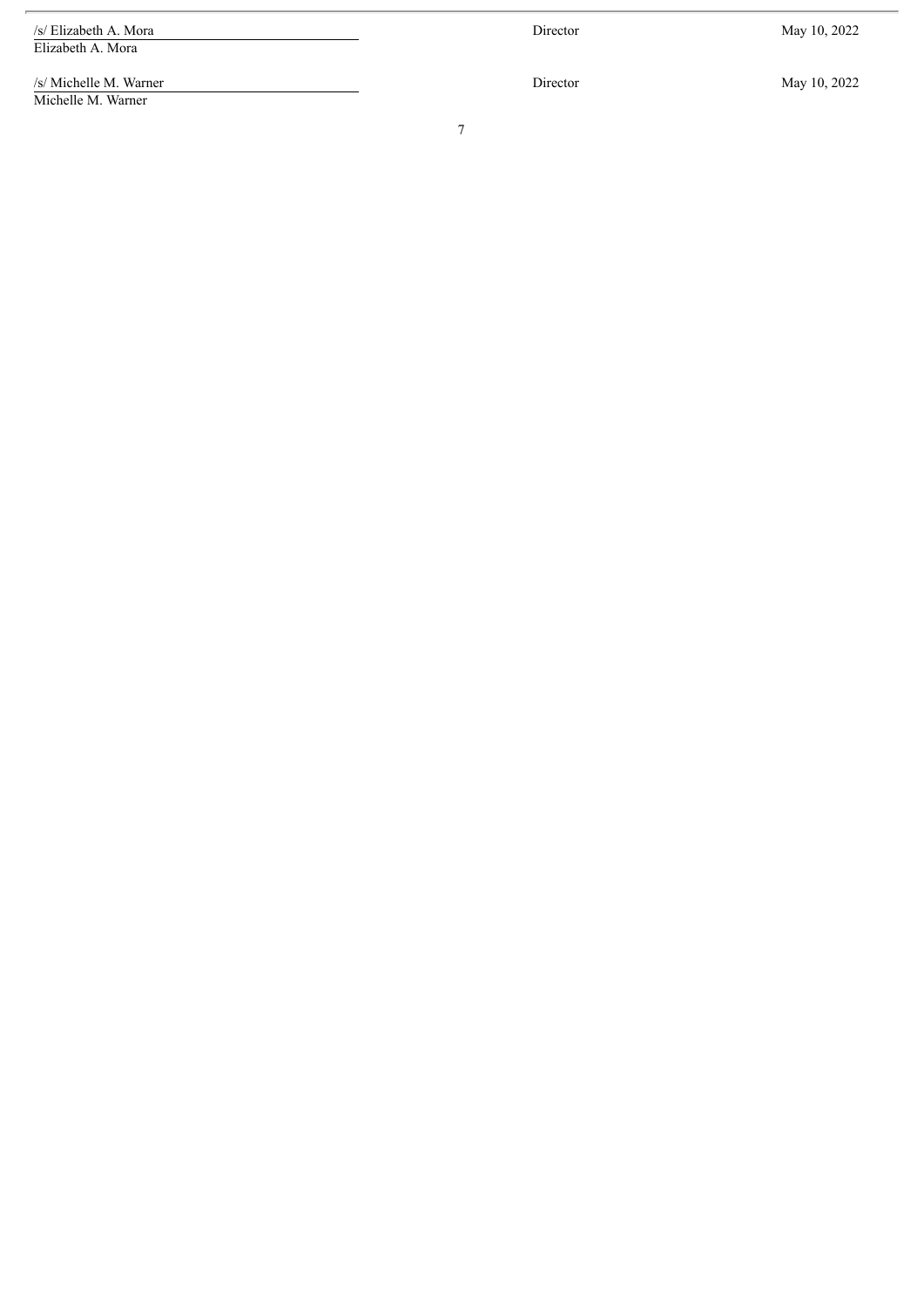# WILMERHALE

+1 617 526 6000 (t) +1 617 526 5000 (f) wilmerhale.com

<span id="page-8-0"></span>May 10, 2022

MKS Instruments, Inc. 2 Tech Drive, Suite 201 Andover, MA 01810

#### Re: 2022 Stock Incentive Plan

Ladies and Gentlemen:

We have assisted in the preparation of a Registration Statement on Form S-8 (the "Registration Statement") to be filed with the Securities and Exchange Commission (the "Commission") under the Securities Act of 1933, as amended (the "Securities Act"), relating to an aggregate of 6,200,274 shares of common stock, no par value per share (the "Shares"), of MKS Instruments, Inc., a Massachusetts corporation (the "Company"), issuable under the Company's 2022 Stock Incentive Plan (the "2022 Plan").

We have examined the Articles of Organization and By-Laws of the Company, each as amended and restated to date, and originals, or copies certified to our satisfaction, of all pertinent records of the meetings of the directors and stockholders of the Company, the Registration Statement and such other documents relating to the Company as we have deemed material for the purposes of this opinion.

In our examination of the foregoing documents, we have assumed the genuineness of all signatures, the authenticity of all documents submitted to us as originals, the conformity to original documents of all documents submitted to us as certified, photostatic or other copies, the authenticity of the originals of any such documents and the legal competence of all signatories to such documents.

We assume that the appropriate action will be taken, prior to the offer and sale of the Shares in accordance with the 2022 Plan, to register and qualify the Shares for sale under all applicable state securities or "blue sky" laws.

We express no opinion herein as to the laws of any state or jurisdiction other than the state laws of The Commonwealth of Massachusetts and the federal laws of the United States of America.

It is understood that this opinion is to be used only in connection with the offer and sale of the Shares while the Registration Statement is in effect.

Please note that we are opining only as to the matters expressly set forth herein, and no opinion should be inferred as to any other matters.

Wilmer Cutler Pickering Hale and Dorr LLP, 60 State Street, Boston, Massachusetts 02109

Brussels Denver Frankfurt London Los Angeles New York Palo Alto San Francisco Beijing Berlin Boston Washington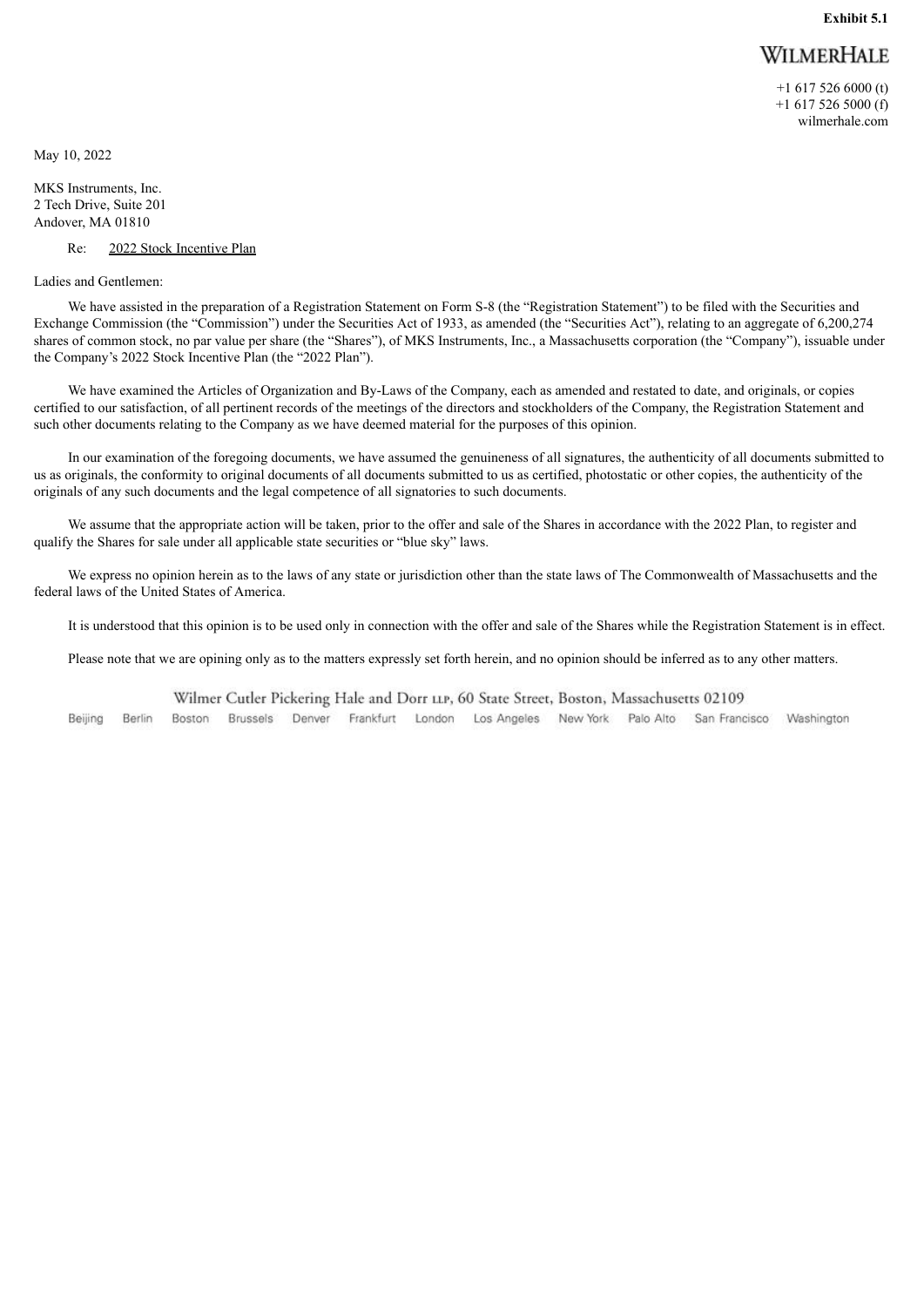MKS Instruments, Inc. May 10, 2022 Page 2

# WILMERHALE

Based on the foregoing, we are of the opinion that the Shares have been duly authorized for issuance and, when the Shares are issued and paid for in accordance with the terms and conditions of the 2022 Plan, the Shares will be validly issued, fully paid and nonassessable.

We hereby consent to the filing of this opinion with the Commission in connection with the Registration Statement in accordance with the requirements of Item 601(b)(5) of Regulation S-K under the Securities Act. In giving such consent, we do not hereby admit that we are in the category of persons whose consent is required under Section 7 of the Securities Act or the rules and regulations of the Commission.

Very truly yours,

By: /s/ Wilmer Cutler Pickering Hale and Dorr LLP

WILMER CUTLER PICKERING HALE AND DORR LLP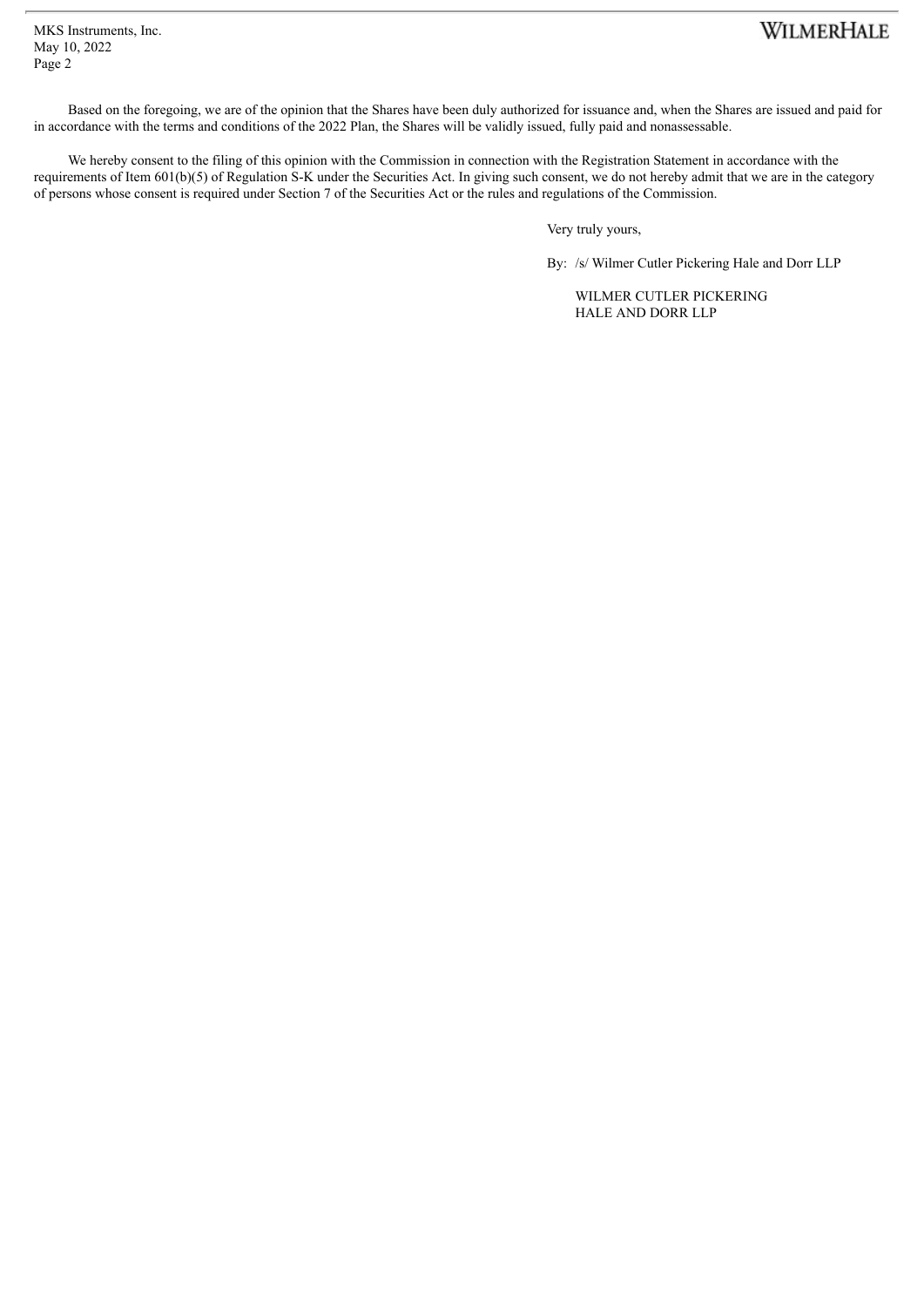# CONSENT OF INDEPENDENT REGISTERED PUBLIC ACCOUNTING FIRM

<span id="page-10-0"></span>We hereby consent to the incorporation by reference in this Registration Statement on Form S-8 of MKS Instruments, Inc. of our report dated February 28, 2022 relating to the financial statements, financial statement schedule and the effectiveness of internal control over financial reporting, which appears in MKS Instruments, Inc.'s Annual Report on Form 10-K for the year ended December 31, 2021.

/s/ PricewaterhouseCoopers LLP Boston, Massachusetts May 10, 2022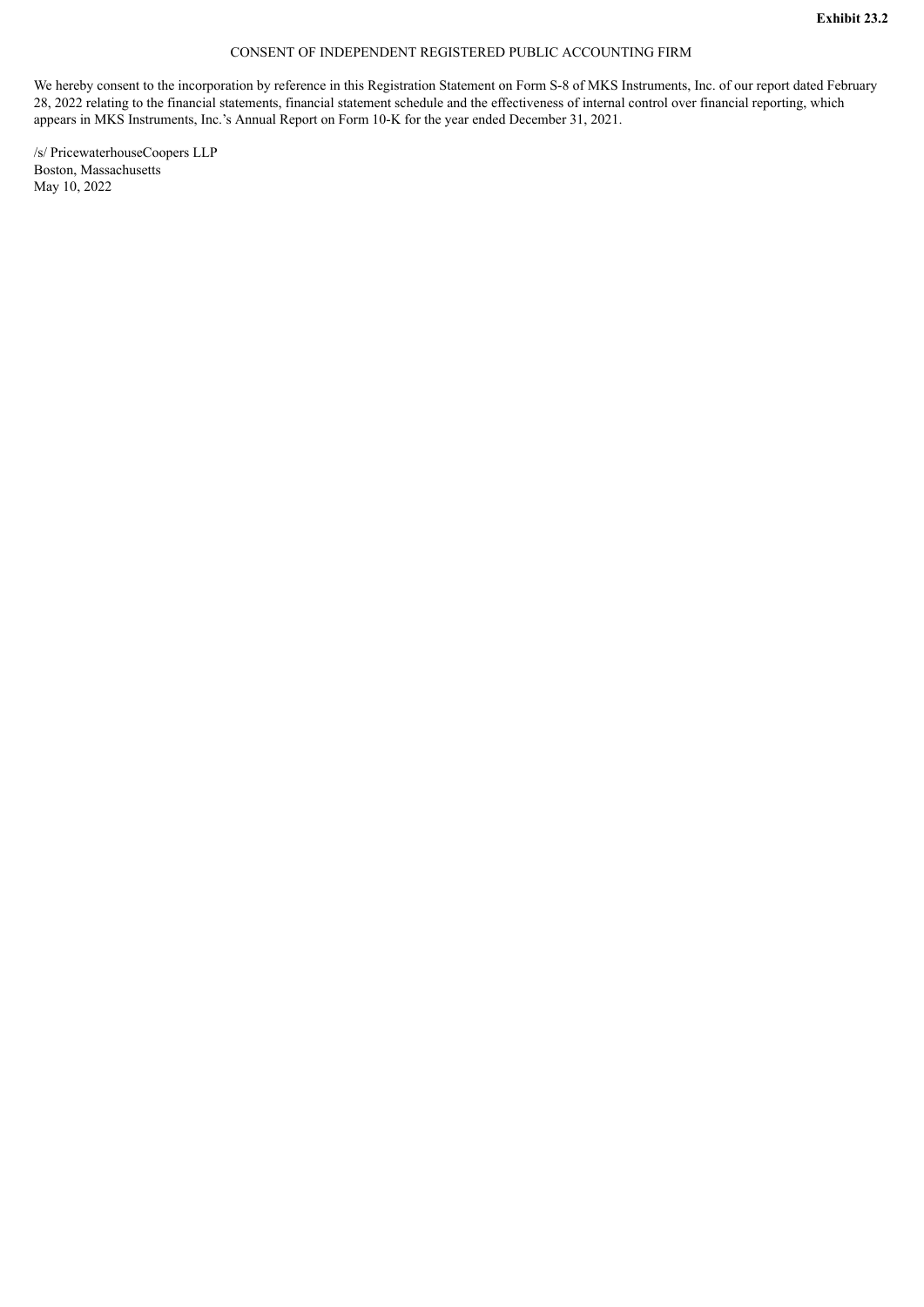# **MKS Instruments, Inc.**

# 2022 STOCK INCENTIVE PLAN

#### <span id="page-11-0"></span>1. Purpose

The purpose of this 2022 Stock Incentive Plan (the "*Plan*") of MKS Instruments, Inc., a Massachusetts corporation (the "*Company*"), is to advance the interests of the Company's stockholders by enhancing the Company's ability to attract, retain and motivate persons who are expected to make important contributions to the Company and by providing such persons with equity ownership opportunities and performance-based incentives that are intended to better align the interests of such persons with those of the Company's stockholders. Except where the context otherwise requires, the term "*Company*" shall include any of the Company's present or future parent or subsidiary corporations as defined in Sections 424(e) or (f) of the Internal Revenue Code of 1986, as amended, and any regulations thereunder (the "*Code*") and any other business venture (including, without limitation, joint venture or limited liability company) in which the Company has a controlling interest, as determined by the Board of Directors of the Company (the "*Board*").

# 2. Eligibility

All of the Company's employees, officers and directors, as well as consultants and advisors to the Company (as the terms consultants and advisors are defined and interpreted for purposes of Form S-8 under the Securities Act of 1933, as amended (the "*Securities Act*"), or any successor form) are eligible to be granted Awards (as defined below) under the Plan. Each person who is granted an Award under the Plan is deemed a "*Participant*." The Plan provides for the following types of awards, each of which is referred to as an "*Award*": Options (as defined in Section 5), SARs (as defined in Section 6), Restricted Stock (as defined in Section 7), RSUs (as defined in Section 7), Other Stock-Based Awards (as defined in Section 8) and Cash-Based Awards (as defined in Section 8). Any type of Award may be granted as a Performance Award under Section 9. Except as otherwise provided by the Plan, each Award may be made alone or in addition or in relation to any other Award. The terms of each Award need not be identical, and the Board need not treat Participants uniformly.

#### 3. Administration and Delegation

(a) Administration by Board of Directors. The Plan will be administered by the Board. The Board shall have authority to grant Awards and to adopt, amend and repeal such administrative rules, guidelines and practices relating to the Plan as it shall deem advisable. The Board may construe and interpret the terms of the Plan and any Award agreements entered into under the Plan. The Board may correct any defect, supply any omission or reconcile any inconsistency in the Plan or any Award. All actions and decisions by the Board with respect to the Plan and any Awards shall be made in the Board's discretion and shall be final and binding on all persons having or claiming any interest in the Plan or in any Award.

(b) Appointment of Committees. To the extent permitted by applicable law, the Board may delegate any or all of its powers under the Plan to one or more committees or subcommittees of the Board (a "*Committee*"). All references in the Plan to the "*Board*" shall mean the Board or a Committee of the Board to the extent that the Board's powers or authority under the Plan have been delegated to such Committee.

(c) Awards to Non-Employee Directors. Awards to non-employee directors will be granted and administered by a Committee, all of the members of which are independent directors as defined by Section 5605(a)(2) of the Nasdaq Marketplace Rules.

#### 4. Stock Available for Awards

#### (a) Number of Shares; Share Counting.

(1) Authorized Number of Shares. Subject to adjustment under Section 10, Awards may be made under the Plan (any or all of which Awards may be in the form of Incentive Stock Options, as defined in Section 5(b)) for up to 6,600,000 shares of common stock, no par value per share, of the Company (the "*Common Stock*"); provided, however, that the number of shares of Common Stock that may be issued under the Plan will be reduced, on a one-for-one basis, by the number of shares of Common Stock subject to any equity awards granted by the Company under the Company's 2014 Stock Incentive Plan after March 2, 2022 but before the Plan is approved by shareholders.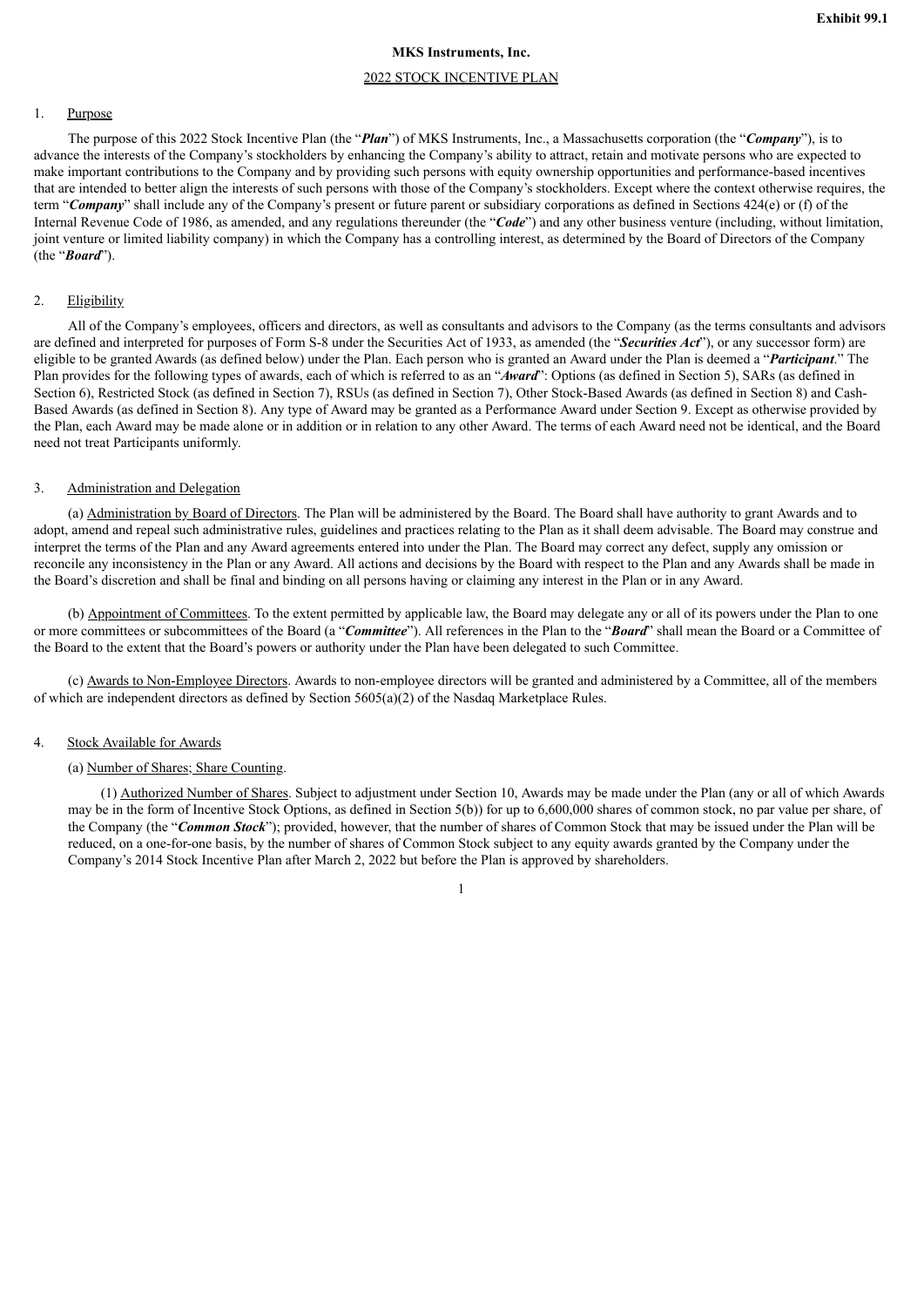(2) Fungible Share Pool. Subject to adjustment under Section 10, any Award that is not a Full-Value Award (as defined below) shall be counted against the share limit specified in Section 4(a)(1) as one share for each share of Common Stock subject to such Award and any Award that is a Full-Value Award shall be counted against the share limit specified in Section 4(a)(1) as 1.91 shares for each one share of Common Stock subject to such Full-Value Award. "*Full-Value Award*" means any Award of Restricted Stock, RSUs or Other Stock-Based Award with a per share price or per unit purchase price lower than 100% of the fair market value per share of Common Stock (valued in the manner determined or approved by the Board) on the date of grant. To the extent a share that was subject to an Award that counted as one share is returned to the Plan pursuant to Section 4(a)(3), each applicable share reserve will be credited with one share. To the extent that a share that was subject to an Award that counts as 1.91 shares is returned to the Plan pursuant to Section  $4(a)(3)$ , each applicable share reserve will be credited with 1.91 shares.

(3) Share Counting. For purposes of counting the number of shares available for the grant of Awards under this Section 4(a) and Section 4(b):

(A) all shares of Common Stock covered by SARs shall be counted against the number of shares available for the grant of Awards under the Plan and against the sublimit in Section 4(b); *provided, however*, that (i) SARs that may be settled only in cash shall not be so counted and (ii) if the Company grants a SAR in tandem with an Option for the same number of shares of Common Stock and provides that only one such Award may be exercised (a "*Tandem SAR*"), only the shares covered by the Option, and not the shares covered by the Tandem SAR, shall be so counted, and the expiration of one in connection with the other's exercise will not restore shares to the Plan;

(B) to the extent that an RSU may be settled only in cash, no shares shall be counted against the shares available for the grant of Awards under the Plan or the sublimit contained in Section 4(b);

(C) if any Award (i) expires or is terminated, surrendered or canceled without having been fully exercised or is forfeited in whole or in part (including as the result of shares of Common Stock subject to such Award being repurchased by the Company at the original issuance price pursuant to a contractual repurchase right) or (ii) results in any Common Stock not being issued (including as a result of a SAR or an RSU that was settleable either in cash or in stock actually being settled in cash), the unused Common Stock covered by such Award shall again be available for the grant of Awards; *provided, however*, that (1) in the case of Incentive Stock Options, the foregoing shall be subject to any limitations under the Code, (2) in the case of the exercise of a SAR, the number of shares counted against the shares available under the Plan and against the sublimit in Section 4(b) shall be the full number of shares subject to the SAR multiplied by the percentage of the SAR actually exercised, regardless of the number of shares actually used to settle such SAR upon exercise and (3) the shares covered by a Tandem SAR shall not again become available for grant upon the expiration or termination of such Tandem SAR;

(D) shares of Common Stock delivered (either by actual delivery, attestation or net exercise) to the Company by a Participant to (i) purchase shares of Common Stock upon the exercise of an Award or (ii) satisfy tax withholding obligations with respect to Awards (including shares retained from the Award creating the tax obligation) shall not be added back to the number of shares available for the future grant of Awards; and

(E) shares of Common Stock repurchased by the Company on the open market using the proceeds from the exercise of an Award shall not increase the number of shares available for future grant of Awards.

(b) Per-Participant Limit. Subject to adjustment under Section 10, the maximum number of shares of Common Stock with respect to which Awards may be granted to any Participant under the Plan shall be 500,000 per calendar year. For purposes of the foregoing limit, the combination of an Option in tandem with an SAR shall be treated as a single Award. For the avoidance of doubt, each share subject to an Award shall be counted as one share for purposes of this sublimit.

(c) Limit on Non-Employee Director Compensation. The maximum aggregate amount of cash earned or paid and value of Awards (calculated based on grant date fair value for financial reporting purposes) granted in any calendar year to any individual non-employee director shall not exceed \$750,000; provided, however, that fees paid by the Company on behalf of any non-employee director in connection with regulatory compliance and any amounts paid to a non-employee director as reimbursement of an expense shall not count against the foregoing limit. The Board may make exceptions to this limit for individual non-employee directors in extraordinary circumstances, as the Board may determine in its discretion, provided that the non-employee director receiving such additional compensation may not participate in the decision to award such compensation. For the avoidance of doubt, this limitation shall not apply to cash earned or paid or Awards granted to a non-employee director in his or her capacity as an advisor or consultant to the Company.

 $\mathcal{L}$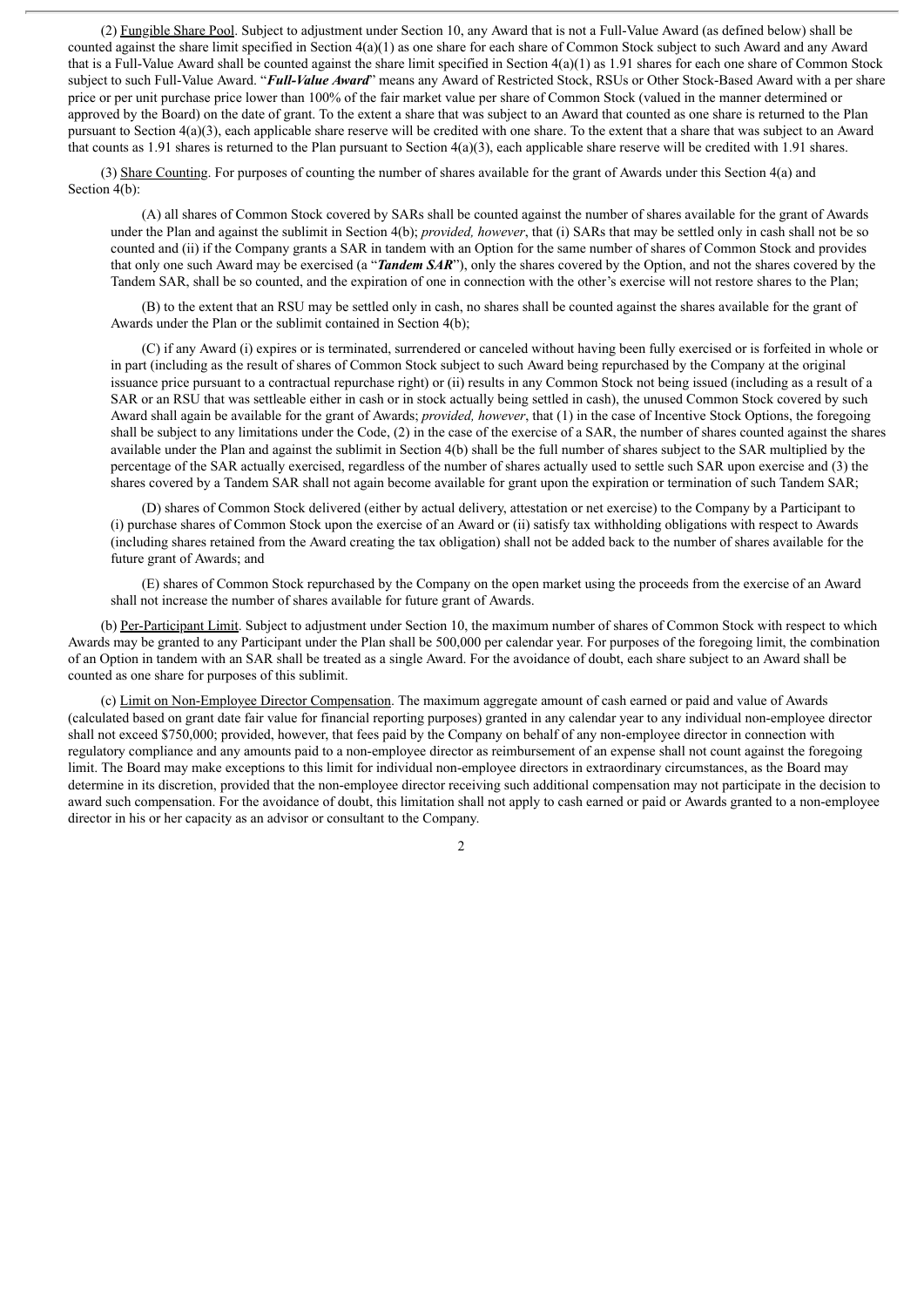(d) Substitute Awards. In connection with a merger or consolidation of an entity with the Company or the acquisition by the Company of property or stock of an entity, the Board may grant Awards in substitution for any options or other stock or stock-based awards granted by such entity or an affiliate thereof. Substitute Awards may be granted on such terms as the Board deems appropriate in the circumstances, notwithstanding any limitations on Awards contained in the Plan. Substitute Awards shall not count against the overall share limit set forth in Section  $4(a)(1)$  or any sublimits contained in the Plan, except as may be required by reason of Section 422 and related provisions of the Code.

# 5. Stock Options

(a) General. The Board may grant options to purchase Common Stock (each, an "*Option*") and determine the number of shares of Common Stock to be covered by each Option, the exercise price of each Option and the conditions and limitations applicable to the exercise of each Option, including conditions relating to applicable federal or state securities laws, as the Board considers necessary or advisable.

(b) Incentive Stock Options. An Option that the Board intends to be an "incentive stock option" as defined in Section 422 of the Code (an "*Incentive Stock Option*") shall only be granted to employees of MKS Instruments, Inc., any of MKS Instruments, Inc.'s present or future parent or subsidiary corporations as defined in Sections 424(e) or (f) of the Code, and any other entities the employees of which are eligible to receive Incentive Stock Options under the Code, and shall be subject to and shall be construed consistently with the requirements of Section 422 of the Code. An Option that is not intended to be an Incentive Stock Option shall be designated a "*Nonstatutory Stock Option*." The Company shall have no liability to a Participant, or any other person, if an Option (or any part thereof) that is intended to be an Incentive Stock Option is not an Incentive Stock Option or if the Company converts an Incentive Stock Option to a Nonstatutory Stock Option.

(c) Exercise Price. The Board shall establish the exercise price of each Option or specify the formula by which such exercise price will be determined. The exercise price shall be specified in the applicable Option agreement. The exercise price shall be not less than 100% of the Grant Date Fair Market Value (as defined below) of the Common Stock on the date the Option is granted; *provided* that if the Board approves the grant of an Option with an exercise price to be determined on a future date, the exercise price shall be not less than 100% of the Grant Date Fair Market Value on such future date. "*Grant Date Fair Market Value*" of a share of Common Stock for purposes of the Plan will be determined as follows:

(1) if the Common Stock trades on a national securities exchange, the closing sale price (for the primary trading session) on the date of grant; or

(2) if the Common Stock does not trade on any such exchange, the average of the closing bid and asked prices on the date of grant as reported by an over-the-counter marketplace designated by the Board; or

(3) if the Common Stock is not publicly traded, the Board will determine the Grant Date Fair Market Value for purposes of the Plan using any measure of value it determines to be appropriate (including, as it considers appropriate, relying on appraisals) in a manner consistent with the valuation principles under Code Section 409A of the Code or any successor provision thereto, and the regulations thereunder ("*Section 409A*"), except as the Board may expressly determine otherwise.

For any date that is not a trading day, the Grant Date Fair Market Value of a share of Common Stock for such date will be determined by using the closing sale price or average of the bid and asked prices, as appropriate, for the immediately preceding trading day and with the timing in the formulas above adjusted accordingly. The Board can substitute a particular time of day or other measure of "closing sale price" or "bid and asked prices" if appropriate because of exchange or market procedures or can use weighted averages either on a daily basis or such longer period, in each case to the extent permitted by Section 409A.

The Board shall determine the Grant Date Fair Market Value for purposes of the Plan, and all Awards are conditioned on the Participant's agreement that the Board's determination is conclusive and binding even though others might make a different determination.

(d) Duration of Options. Each Option shall be exercisable at such times and subject to such terms and conditions as the Board may specify in the applicable Option agreement; *provided, however*, that no Option will be granted with a term in excess of 10 years.

(e) Exercise of Options. Options may be exercised by delivery to the Company of a notice of exercise in a form (which may be electronic) approved by the Company, together with payment in full (in the manner specified in Section  $5(f)$ ) of the exercise price for the number of shares for which the Option is exercised. Shares of Common Stock subject to the Option will be delivered by the Company as soon as practicable following exercise.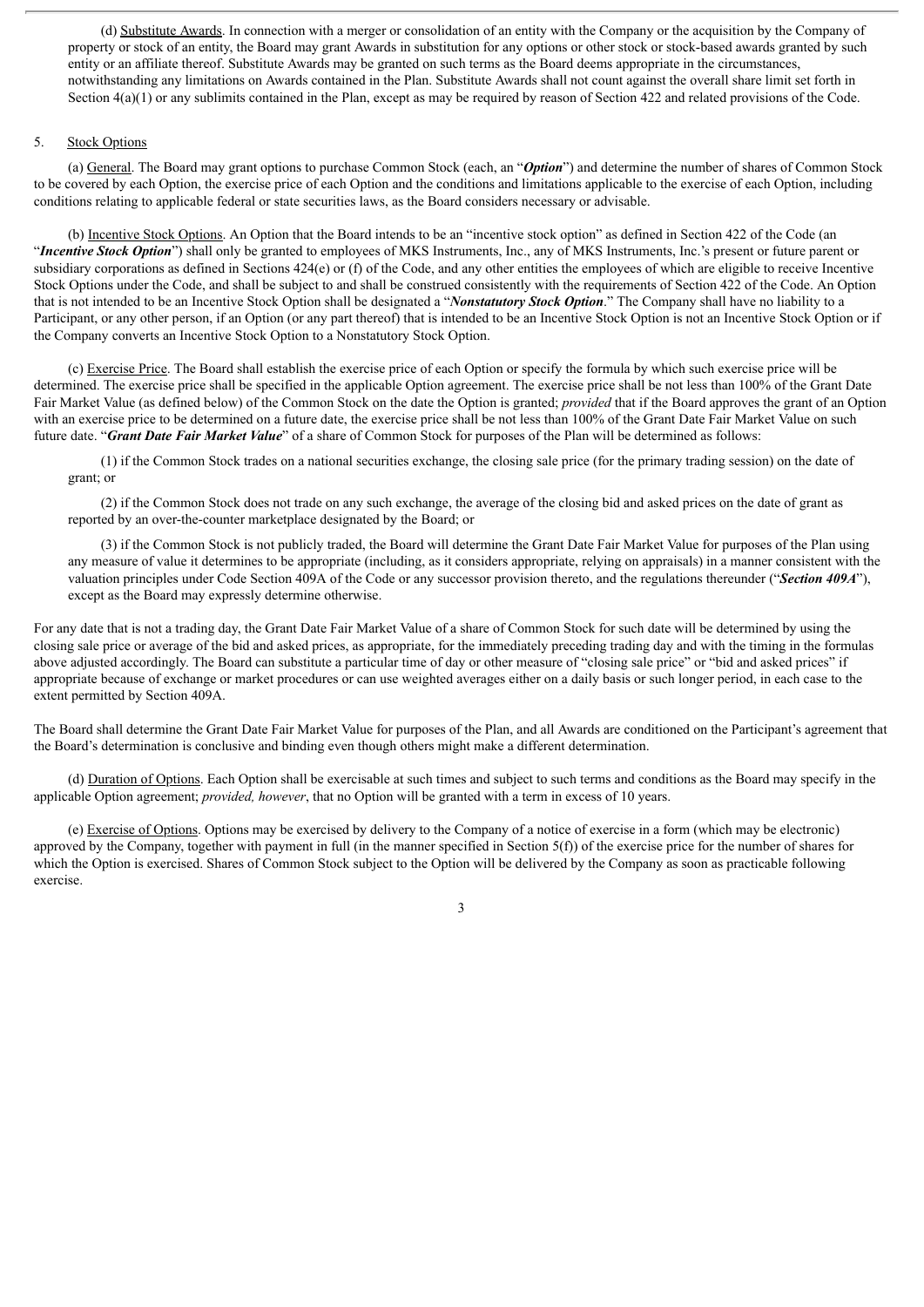(f) Payment Upon Exercise. Common Stock purchased upon the exercise of an Option granted under the Plan shall be paid for as follows:

(1) in cash or by check, payable to the order of the Company;

(2) except as may otherwise be provided in the applicable Option agreement or approved by the Board, by (i) delivery of an irrevocable and unconditional undertaking by a creditworthy broker to deliver promptly to the Company sufficient funds to pay the exercise price and any required tax withholding or (ii) delivery by the Participant to the Company of a copy of irrevocable and unconditional instructions to a creditworthy broker to deliver promptly to the Company funds sufficient to pay the exercise price and any required tax withholding;

(3) to the extent provided for in the applicable Option agreement or approved by the Board, by delivery (either by actual delivery or attestation) of shares of Common Stock owned by the Participant valued at their fair market value (valued in the manner determined or approved by the Board) provided (i) such method of payment is then permitted under applicable law, (ii) such Common Stock, if acquired directly from the Company, was owned by the Participant for such minimum period of time, if any, as may be established by the Board and (iii) such Common Stock is not subject to any repurchase, forfeiture, unfulfilled vesting or other similar requirements;

(4) to the extent provided for in the applicable Nonstatutory Stock Option agreement or approved by the Board, by delivery of a notice of "net exercise" to the Company, as a result of which the Participant would receive (i) the number of shares underlying the portion of the Option being exercised, less (ii) such number of shares as is equal to (A) the aggregate exercise price for the portion of the Option being exercised divided by (B) the fair market value of the Common Stock (valued in the manner determined or approved by the Board) on the date of exercise;

(5) to the extent permitted by applicable law and provided for in the applicable Option agreement or approved by the Board, by payment of such other lawful consideration as the Board may determine; *provided*, *however*, that in no event may a promissory note of the Participant be used to pay the Option exercise price; or

(6) by any combination of the above permitted forms of payment.

(g) Limitation on Repricing. Unless such action is approved by the Company's stockholders, the Company may not (except as provided for under Section 10): (1) amend any outstanding Option granted under the Plan to provide an exercise price per share that is lower than the then-current exercise price per share of such outstanding Option; (2) cancel any outstanding option (whether or not granted under the Plan) and grant in substitution therefor new Awards under the Plan (other than Awards granted pursuant to Section 4(c)) covering the same or a different number of shares of Common Stock and having an exercise or measurement price per share lower than the then-current exercise price per share of the canceled option, (3) cancel in exchange for a cash payment any outstanding Option with an exercise price per share above the then-current fair market value of the Common Stock (valued in the manner determined or approved by the Board); or (4) take any other action under the Plan that constitutes a "repricing" within the meaning of the rules of the Nasdaq Stock Market or any other exchange or marketplace on which the Company's stock is listed or traded (the "*Exchange*").

(h) No Reload Options. No Option granted under the Plan shall contain any provision entitling the Participant to the automatic grant of additional Options in connection with any exercise of the original Option.

(i) No Dividend Equivalents. No Option shall provide for the payment or accrual of dividend equivalents.

#### 6. Stock Appreciation Rights

(a) General. The Board may grant Awards consisting of stock appreciation rights ("*SARs*") entitling the holder, upon exercise, to receive an amount of Common Stock or cash or a combination thereof (such form to be determined by the Board) determined by reference to appreciation, from and after the date of grant, in the fair market value of a share of Common Stock (valued in the manner determined or approved by the Board) over the measurement price established pursuant to Section 6(b). The date as of which such appreciation is determined shall be the exercise date.

(b) Measurement Price. The Board shall establish the measurement price of each SAR and specify it in the applicable SAR agreement. The measurement price shall not be less than 100% of the Grant Date Fair Market Value of the Common Stock on the date the SAR is granted; *provided* that if the Board approves the grant of an SAR effective as of a future date, the measurement price shall be not less than 100% of the Grant Date Fair Market Value on such future date.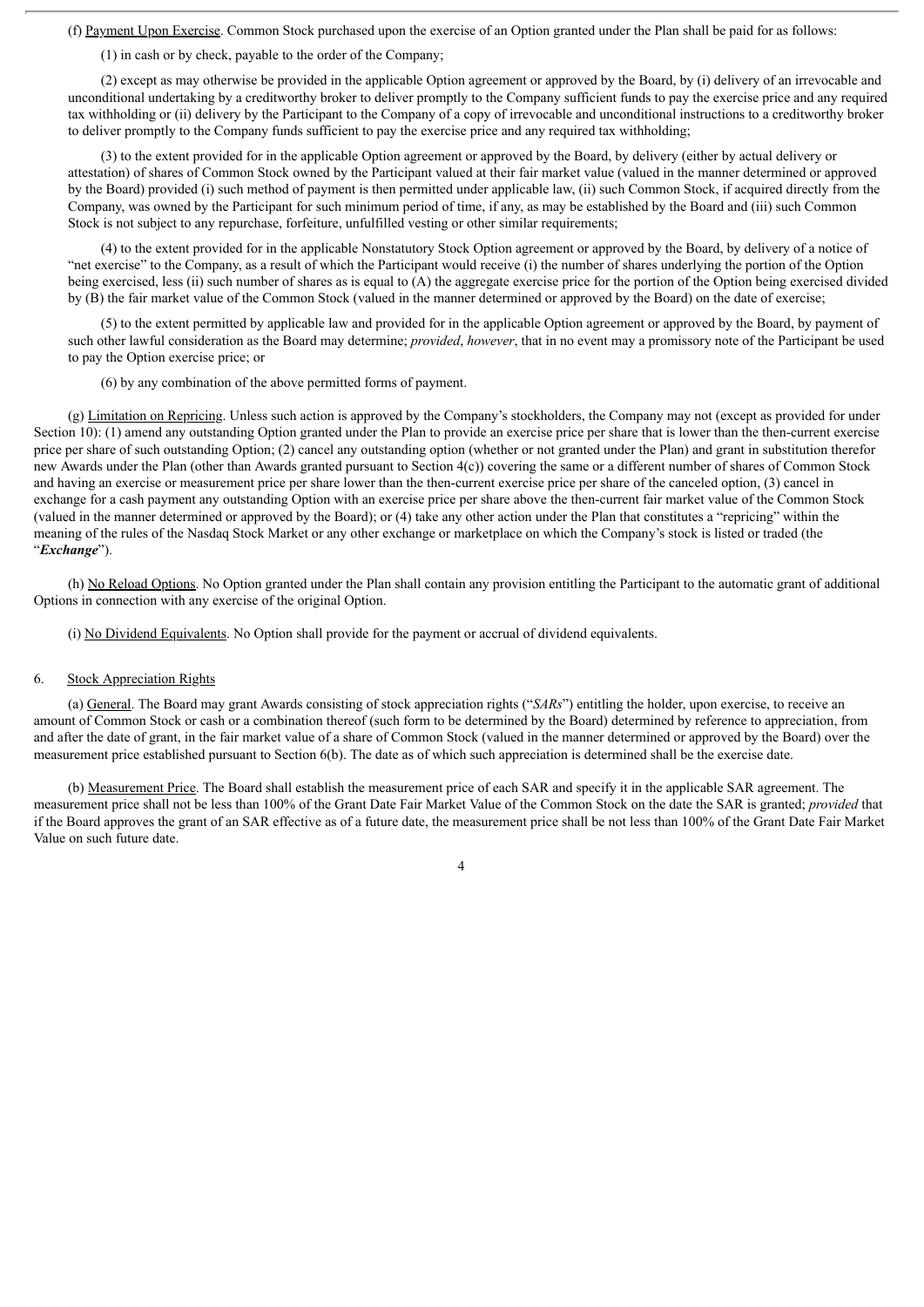(c) Duration of SARs. Each SAR shall be exercisable at such times and subject to such terms and conditions as the Board may specify in the applicable SAR agreement; *provided, however*, that no SAR will be granted with a term in excess of 10 years.

(d) Exercise of SARs. SARs may be exercised by delivery to the Company of a notice of exercise in a form (which may be electronic) approved by the Company, together with any other documents required by the Board.

(e) Limitation on Repricing. Unless such action is approved by the Company's stockholders, the Company may not (except as provided for under Section 10): (1) amend any outstanding SAR granted under the Plan to provide a measurement price per share that is lower than the then-current measurement price per share of such outstanding SAR; (2) cancel any outstanding SAR (whether or not granted under the Plan) and grant in substitution therefor new Awards under the Plan (other than Awards granted pursuant to Section 4(c)) covering the same or a different number of shares of Common Stock and having an exercise or measurement price per share lower than the then-current measurement price per share of the canceled SAR; (3) cancel in exchange for a cash payment any outstanding SAR with a measurement price per share above the then-current fair market value of the Common Stock (valued in the manner determined or approved by the Board) or (4) take any other action under the Plan that constitutes a "repricing" within the meaning of the rules of the Nasdaq Stock Market.

(f) No Reload SARs. No SAR granted under the Plan shall contain any provision entitling the Participant to the automatic grant of additional SARs in connection with any exercise of the original SAR.

(g) No Dividend Equivalents. No SAR shall provide for the payment or accrual of dividend equivalents.

#### 7. Restricted Stock; RSUs

(a) General. The Board may grant Awards entitling recipients to acquire shares of Common Stock ("*Restricted Stock*"), subject to the right of the Company to repurchase all or part of such shares at their issue price or other stated or formula price (or to require forfeiture of such shares if issued at no cost) from the recipient in the event that conditions specified by the Board in the applicable Award are not satisfied prior to the end of the applicable restriction period or periods established by the Board for such Award. The Board may also grant Awards entitling the recipient to receive shares of Common Stock or cash to be delivered at the time such Award vests or on a deferred basis ("*RSUs*").

(b) Terms and Conditions for Restricted Stock and RSUs. The Board shall determine the terms and conditions of Restricted Stock and RSUs, including the conditions for vesting and repurchase (or forfeiture) and the issue price, if any.

### (c) Additional Provisions Relating to Restricted Stock.

(1) Dividends. Any dividends (whether paid in cash, stock or property) declared and paid by the Company with respect to shares of Restricted Stock ("*Unvested Dividends*") shall be paid to the Participant only if and when such shares become free from the restrictions on transferability and forfeitability that apply to such shares. Each payment of Unvested Dividends will be made no later than the end of the calendar year in which the dividends are paid to stockholders of that class of stock or, if later, the 15th day of the third month following the lapsing of the restrictions on transferability and the forfeitability provisions applicable to the underlying shares of Restricted Stock. No interest will be paid on Unvested Dividends.

(2) Stock Certificates/Issuance. The Company may require that any stock certificates issued in respect of shares of Restricted Stock, as well as dividends or distributions paid on such Restricted Stock, shall be deposited in escrow by the Participant, together with a stock power endorsed in blank, with the Company (or its designee) or, alternatively, that such shares be issued in book entry only, in the name of the Participant with appropriate transfer and forfeiture restrictions. At the expiration of the applicable restriction periods, the Company (or such designee) shall deliver the certificates no longer subject to such restrictions (or, to the extent the Restricted Stock was issued in book entry, remove the restrictions) to the Participant or if the Participant has died, to his or her Designated Beneficiary(as defined below).

#### (d) Additional Provisions Relating to RSUs.

(1) Settlement. Upon the vesting of and/or lapsing of any other restrictions with respect to each RSU, the Participant shall be entitled to receive from the Company (i.e., settlement) the number of shares of Common Stock specified in the Award agreement or (if so provided in the applicable Award agreement or otherwise determined by the Board) an amount of cash equal to the fair market value (valued in the manner determined or approved by the Board) of such number of shares or a combination thereof. The Board may provide that settlement of RSUs shall be deferred, on a mandatory basis or at the election of the Participant, in a manner that complies with Section 409A.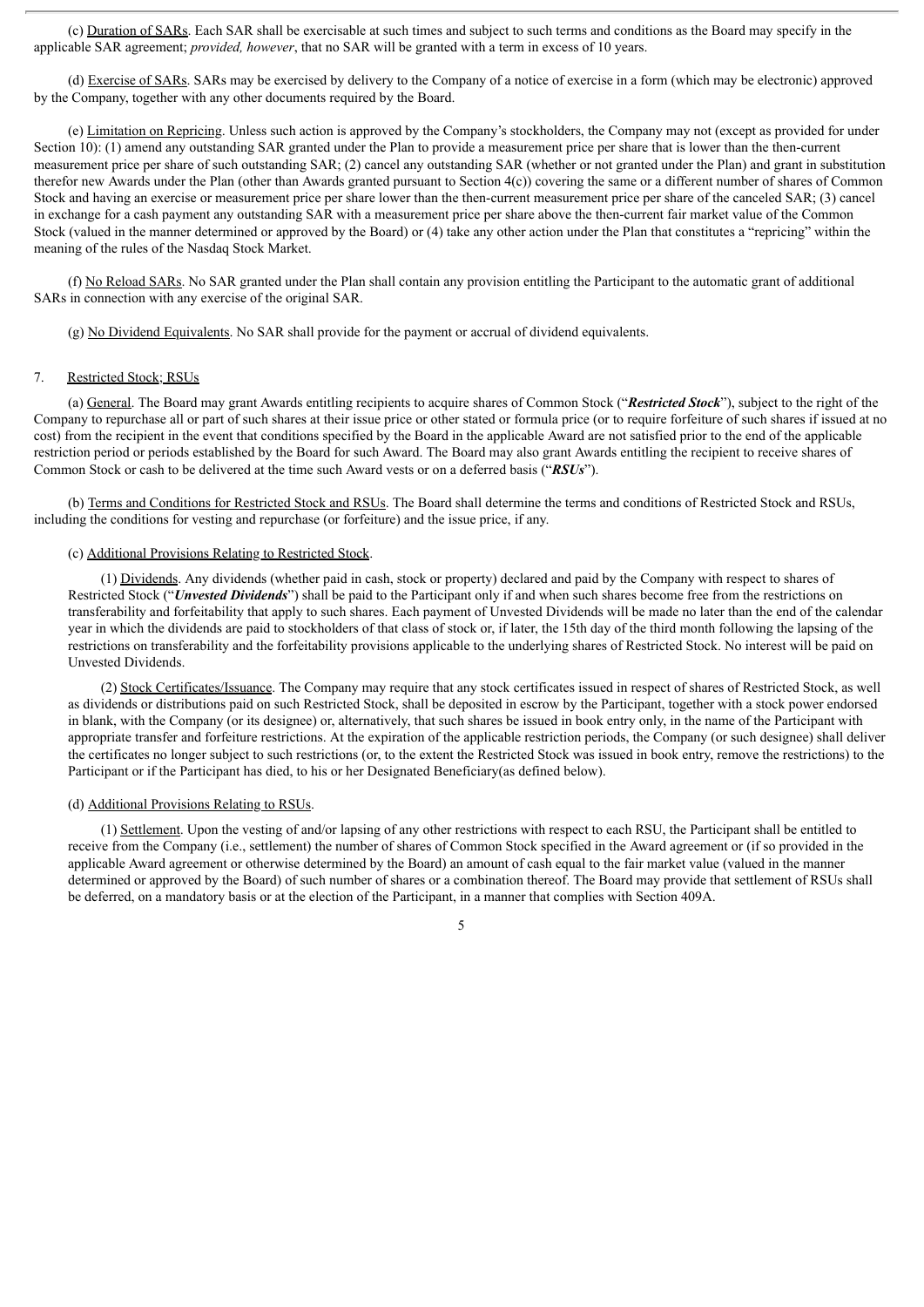# (2) Voting Rights. A Participant shall have no voting rights with respect to any RSUs.

(3) Dividend Equivalents. The Award agreement for RSUs may provide Participants with the right to receive an amount equal to any dividends or other distributions declared and paid on an equal number of outstanding shares of Common Stock ("*Dividend Equivalents*"). Dividend Equivalents may be credited to an account for the Participant and may be settled in cash and/or shares of Common Stock, in each case to the extent provided in the applicable Award agreement. Dividend Equivalents with respect to RSUs will be subject to the same restrictions on transfer and forfeitability as the RSUs with respect to which paid. No interest will be paid on Dividend Equivalents.

#### 8. Other Stock-Based and Cash-Based Awards

(a) General. The Board may grant other Awards of shares of Common Stock, and other Awards that are valued in whole or in part by reference to, or are otherwise based on, shares of Common Stock or other property ("*Other Stock-Based Awards*"). Such Other Stock-Based Awards shall also be available as a form of payment in the settlement of other Awards granted under the Plan or as payment in lieu of compensation to which a Participant is otherwise entitled. Other Stock-Based Awards may be paid in shares of Common Stock or cash, as the Board shall determine. The Company may also grant Awards denominated in cash rather than shares of Common Stock ("*Cash-Based Awards*").

(b) Terms and Conditions. Subject to the provisions of the Plan, the Board shall determine the terms and conditions of each Other Stock-Based Award or Cash-Based Award, including any purchase price applicable thereto.

(c) Dividend Equivalents. The Award agreement for an Other Stock-Based Award may provide Participants with the right to receive Dividend Equivalents. Dividend Equivalents may be credited to an account for the Participant and may be settled in cash and/or shares of Common Stock, in each case to the extent provided in the applicable Award agreement. Dividend Equivalents with respect to Other-Stock Based Awards will be subject to the same restrictions on transfer and forfeitability as the Other Stock-Based Award with respect to which paid. No interest will be paid on Dividend Equivalents.

# 9. Performance Awards.

(a) Grants. Awards under the Plan may be made subject to the achievement of performance goals pursuant to this Section 9 ("*Performance Awards*").

(b) Performance Measures. The Board may specify that the degree of granting, vesting and/or payout of any Performance Award shall be subject to the achievement of one or more performance measures established by the Board, which may be based on the relative or absolute attainment of specified levels of one or any combination of the following, and which may be determined pursuant to generally accepted accounting principles ("GAAP") or on a non-GAAP basis, as determined by the Board: net income, earnings before or after discontinued operations, interest, taxes, depreciation and/or amortization, earnings per share, earnings per share before or after discontinued operations, interest, taxes, depreciation and/or amortization, bookings, bookings growth, revenue, revenue growth, operating profit before or after discontinued operations and/or taxes, operating expenses, gross margin, operating margin, profit margin, cost savings, inventory management, working capital, customer satisfaction, product quality, manufacturing objectives, completion of strategic acquisitions/dispositions, receipt of regulatory approvals, cash position, earnings growth, cash flow or cash position, stock price, market share, return on sales, assets, equity or investment, improvement of financial ratings, achievement of balance sheet, income statement or cash flow objectives, total stockholder return or any other performance measure as the Board may determine. Such goals may reflect absolute entity or business unit performance or a relative comparison to the performance of a peer group of entities or other external measure of the selected performance criteria and may be absolute in their terms or measured against or in relationship to other companies comparably, similarly or otherwise situated. The Board may specify that such performance measures shall be adjusted to exclude any one or more of (i) extraordinary, non-recurring charges or other events, (ii) gains or losses on the dispositions of discontinued operations, (iii) other non-standard gains or losses, (iv) the cumulative effects of changes in accounting principles, (v) the writedown of any asset, (vi) fluctuation in foreign currency exchange rates, (vii) amortization of acquired intangible assets, (viii) acquisition and divestiture related charges or credits, (ix) litigation or claim judgments or settlements (x) gain on sale of assets (xi) excess and obsolete inventory adjustments, (xii) tax effects of adjustments, (xiii) the effect of changes in tax laws or other laws affecting reported results, (xiv) charges for restructuring and reorganization programs and (xv) any other factors as the Board may determine. Such performance measures: (x) may vary by Participant and may be different for different Awards; (y) may be particular to a Participant or the department, branch, line of business, subsidiary or other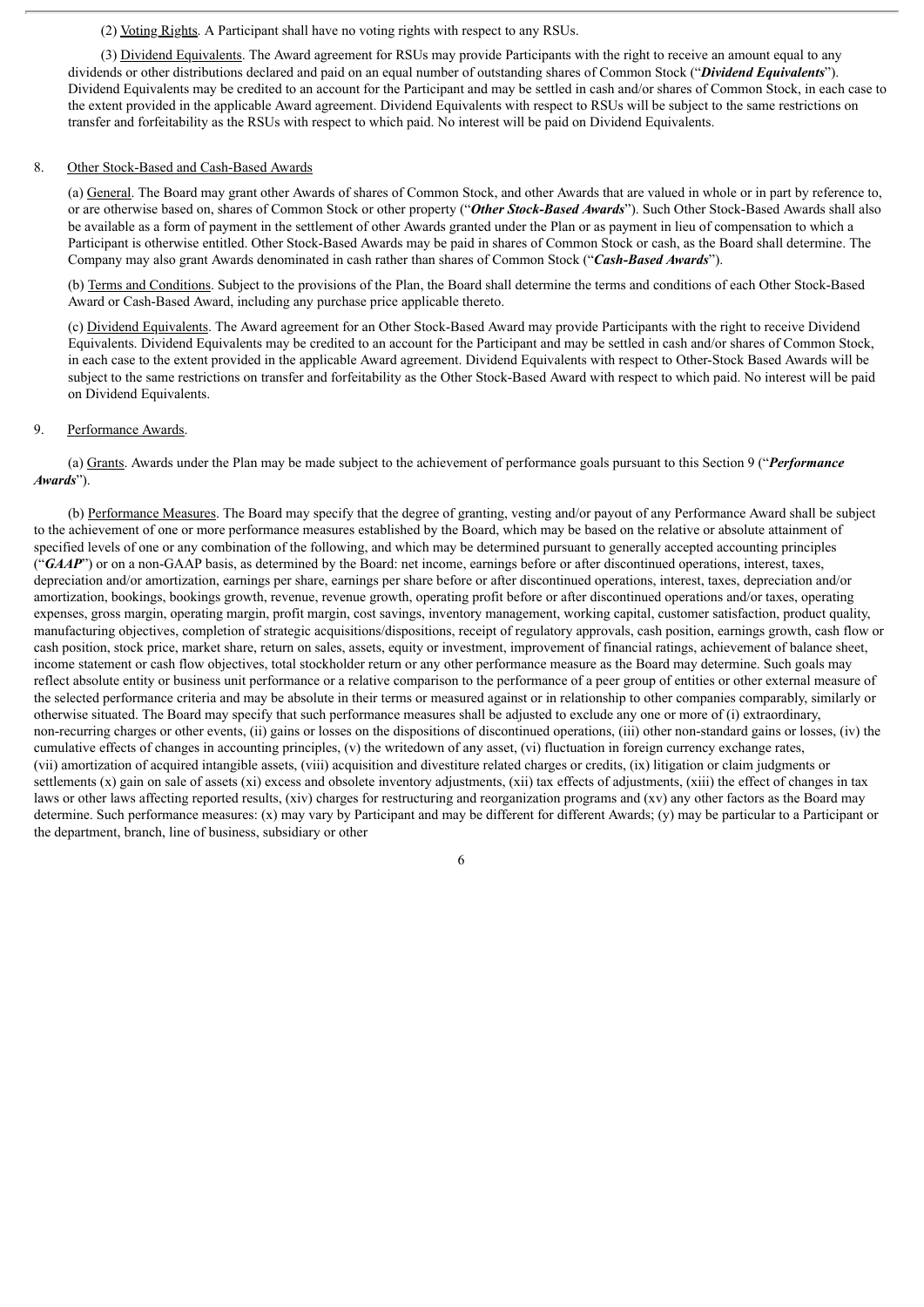unit in which the Participant works and (z) may cover such period as may be specified by the Board. The Board shall have the authority to make equitable adjustments to the performance goals in recognition of unusual or non-recurring events affecting the Company or the financial statements of the Company, in response to changes in applicable laws or regulations or to account for items of gain, loss or expense determined to be extraordinary or unusual in nature or infrequent in occurrence or related to the disposal of a segment of a business or related to a change in accounting principles.

(c) Adjustments. The Board may adjust the cash or number of shares payable pursuant to such Performance Award, and the Board may, at any time, waive the achievement of the applicable performance measures.

(d) Dividends; Dividend Equivalents. Notwithstanding its designation as a Performance Award, no Option or SAR shall provide for the payment or accrual of dividend equivalents in accordance with Sections  $5(i)$  and  $6(g)$ , as applicable, any dividends declared and paid by the Company with respect to shares of Restricted Stock shall be subject to Section 7(c)(1) and any right to receive Dividend Equivalents on an award of RSUs and Other Stock-Based Awards shall be subject to Sections 7(d)(3) and 8(c), as applicable.

#### 10. Adjustments for Changes in Common Stock and Certain Other Events

(a) Changes in Capitalization. In the event of any stock split, reverse stock split, stock dividend, recapitalization, combination of shares, reclassification of shares, spin-off or other similar change in capitalization or event, or any dividend or distribution to holders of Common Stock other than an ordinary cash dividend, (i) the number and class of securities available under the Plan, (ii) the share counting rules and sublimit set forth in Sections 4(a) and 4(b), (iii) the number and class of securities and exercise price per share of each outstanding Option, (iv) the share and per-share provisions and the measurement price of each outstanding SAR, (v) the number of shares subject to and the repurchase price per share subject to each outstanding award of Restricted Stock and (vi) the share and per-share-related provisions and the purchase price, if any, of each outstanding RSU and each Other Stock-Based Award, shall be equitably adjusted by the Company (or substituted Awards may be made, if applicable) in the manner determined by the Board. Without limiting the generality of the foregoing, in the event the Company effects a split of the Common Stock by means of a stock dividend and the exercise price of and the number of shares subject to an outstanding Option are adjusted as of the date of the distribution of the dividend (rather than as of the record date for such dividend), then an optionee who exercises an Option between the record date and the distribution date for such stock dividend shall be entitled to receive, on the distribution date, the stock dividend with respect to the shares of Common Stock acquired upon such Option exercise, notwithstanding the fact that such shares were not outstanding as of the close of business on the record date for such stock dividend.

#### (b) Reorganization Events.

(1) Definition. A "*Reorganization Event*" shall mean: (a) any merger or consolidation of the Company with or into another entity as a result of which all of the Common Stock of the Company is converted into or exchanged for the right to receive cash, securities or other property or is canceled, (b) any transfer or disposition of all of the Common Stock of the Company for cash, securities or other property pursuant to a share exchange or other transaction or (c) any liquidation or dissolution of the Company.

#### (2) Consequences of a Reorganization Event on Awards Other than Restricted Stock.

(A) In connection with a Reorganization Event, the Board may take any one or more of the following actions as to all or any (or any portion of) outstanding Awards other than Restricted Stock on such terms as the Board determines (except to the extent specifically provided otherwise in an applicable Award agreement or another agreement between the Company and the Participant): (i) provide that such Awards shall be assumed, or substantially equivalent Awards shall be substituted, by the acquiring or succeeding corporation (or an affiliate thereof), (ii) upon written notice to a Participant, provide that all of the Participant's unvested Awards will be forfeited immediately prior to the consummation of such Reorganization Event and/or that all of the Participant's unexercised Awards will terminate immediately prior to the consummation of such Reorganization Event unless exercised by the Participant (to the extent then exercisable) within a specified period following the date of such notice, (iii) provide that outstanding Awards shall become exercisable, realizable, or deliverable, or restrictions applicable to an Award shall lapse, in whole or in part prior to or upon such Reorganization Event, (iv) in the event of a Reorganization Event under the terms of which holders of Common Stock will receive upon consummation thereof a cash payment for each share surrendered in the Reorganization Event (the "*Acquisition Price*"), make or provide for a cash payment to Participants with respect to each Award held by a Participant equal to (A) the number of shares of Common Stock subject to the vested portion of the Award (after giving effect to any acceleration of vesting that occurs upon or immediately prior to such Reorganization Event) multiplied by (B) the excess, if any, of (I) the Acquisition Price over (II) the exercise, measurement or purchase price of such Award and any applicable tax

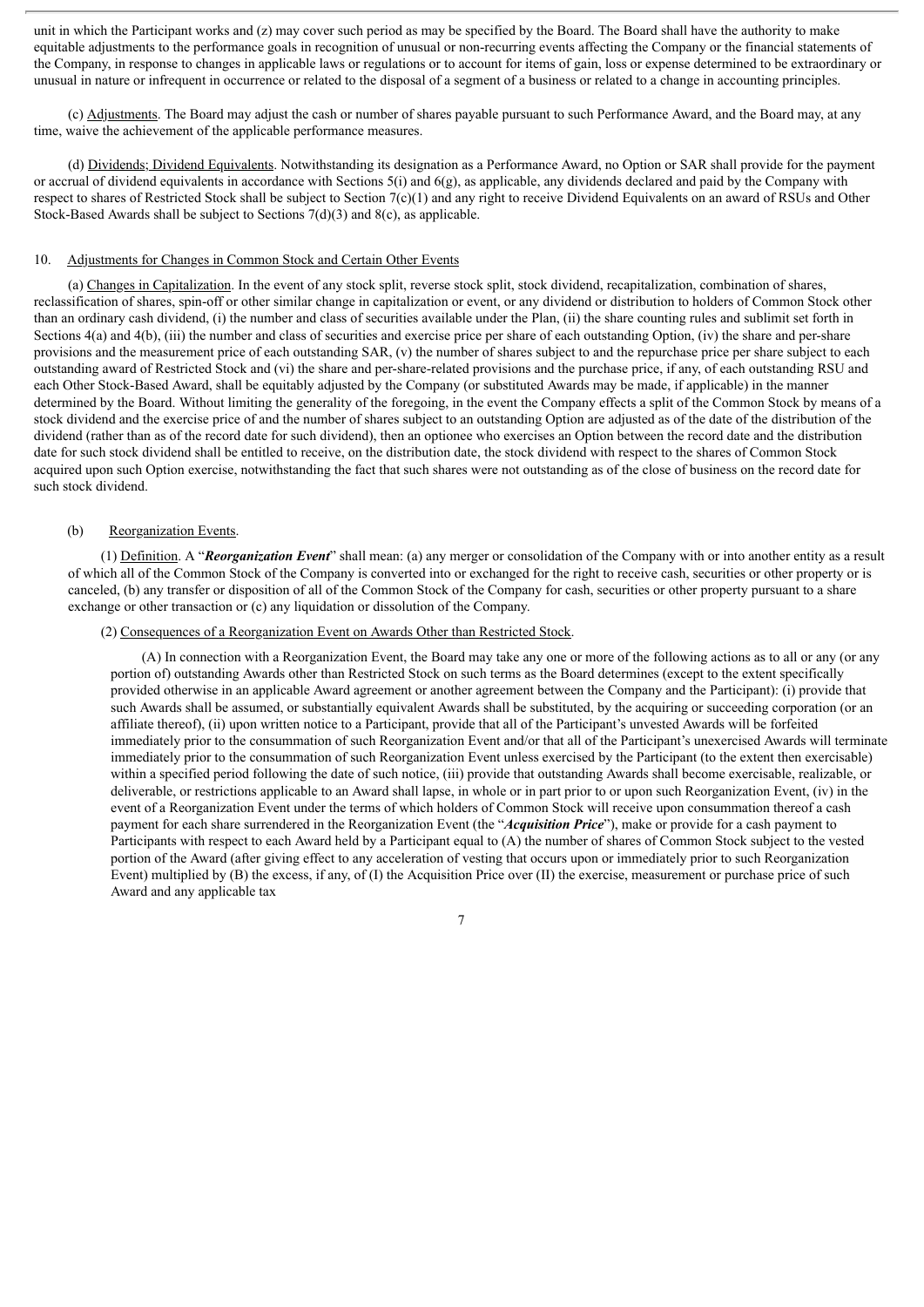withholdings, in exchange for the termination of such Award, *provided*, that if the Acquisition Price per share (as determined by the Board) does not exceed the exercise price of such Award, then the Award shall be canceled without any payment of consideration therefor; (v) provide that, in connection with a liquidation or dissolution of the Company, Awards shall convert into the right to receive liquidation proceeds (if applicable, net of the exercise, measurement or purchase price thereof and any applicable tax withholdings) and (vi) any combination of the foregoing. In taking any of the actions permitted under this Section  $10(b)(2)(A)$ , the Board shall not be obligated by the Plan to treat all Awards, all Awards held by a Participant, or all Awards of the same type, identically.

(B) Notwithstanding the terms of Section  $10(b)(2)(A)(i)$ , in the case of outstanding RSUs that are subject to Section 409A: (i) if the applicable RSU agreement provides that the RSUs shall be settled upon a "change in control event" within the meaning of Treasury Regulation Section 1.409A-3(i)(5)(i), and the Reorganization Event constitutes such a "change in control event", then no assumption or substitution shall be permitted pursuant to Section  $10(b)(2)(A)(i)$  and the RSUs shall instead be settled in accordance with the terms of the applicable RSU agreement; and (ii) the Board may only undertake the actions set forth in clauses (iii), (iv) or (v) of Section 10(b)(2)(A) if the Reorganization Event constitutes a "change in control event" as defined under Treasury Regulation Section 1.409A-3(i)(5)(i) and such action is permitted or required by Section 409A; if the Reorganization Event is not a "change in control event" as so defined or such action is not permitted or required by Section 409A, and the acquiring or succeeding corporation does not assume or substitute the RSUs pursuant to clause (i) of Section 10(b)(2)(A), then the unvested RSUs shall terminate immediately prior to the consummation of the Reorganization Event without any payment in exchange therefor.

(C) For purposes of Section  $10(b)(2)(A)(i)$ , an Award (other than Restricted Stock) shall be considered assumed if, following consummation of the Reorganization Event, such Award confers the right to purchase or receive pursuant to the terms of such Award, for each share of Common Stock subject to the Award immediately prior to the consummation of the Reorganization Event, the consideration (whether cash, securities or other property) received as a result of the Reorganization Event by holders of Common Stock for each share of Common Stock held immediately prior to the consummation of the Reorganization Event (and if holders were offered a choice of consideration, the type of consideration chosen by the holders of a majority of the outstanding shares of Common Stock); *provided, however*, that if the consideration received as a result of the Reorganization Event is not solely common stock of the acquiring or succeeding corporation (or an affiliate thereof), the Company may, with the consent of the acquiring or succeeding corporation, provide for the consideration to be received upon the exercise or settlement of the Award to consist solely of such number of shares of common stock of the acquiring or succeeding corporation (or an affiliate thereof) that the Board determined to be equivalent in value (as of the date of such determination or another date specified by the Board) to the per share consideration received by holders of outstanding shares of Common Stock as a result of the Reorganization Event.

(D) The Board may impose a limitation on the ability of Participants holding Options and/or SARs to exercise their Awards for the minimum number of days prior to the closing of the Reorganization Event as is reasonably necessary to facilitate the orderly closing of the Reorganization Event. The Company shall provide reasonable notice to Participants of any such limitation on exercise.

(3) Consequences of a Reorganization Event on Restricted Stock. Upon the occurrence of a Reorganization Event other than a liquidation or dissolution of the Company, the repurchase and other rights of the Company with respect to outstanding Restricted Stock shall inure to the benefit of the Company's successor and shall, unless the Board determines otherwise, apply to the cash, securities or other property which the Common Stock was converted into or exchanged for pursuant to such Reorganization Event in the same manner and to the same extent as they applied to such Restricted Stock; *provided*, *however*, that the Board may either provide for termination or deemed satisfaction of such repurchase or other rights under the instrument evidencing any Restricted Stock or any other agreement between a Participant and the Company, either initially or by amendment, or provide for forfeiture of such Restricted Stock if issued at no cost. Upon the occurrence of a Reorganization Event involving the liquidation or dissolution of the Company, except to the extent specifically provided to the contrary in the instrument evidencing any Restricted Stock or any other agreement between a Participant and the Company, all restrictions and conditions on all Restricted Stock then outstanding shall automatically be deemed terminated or satisfied.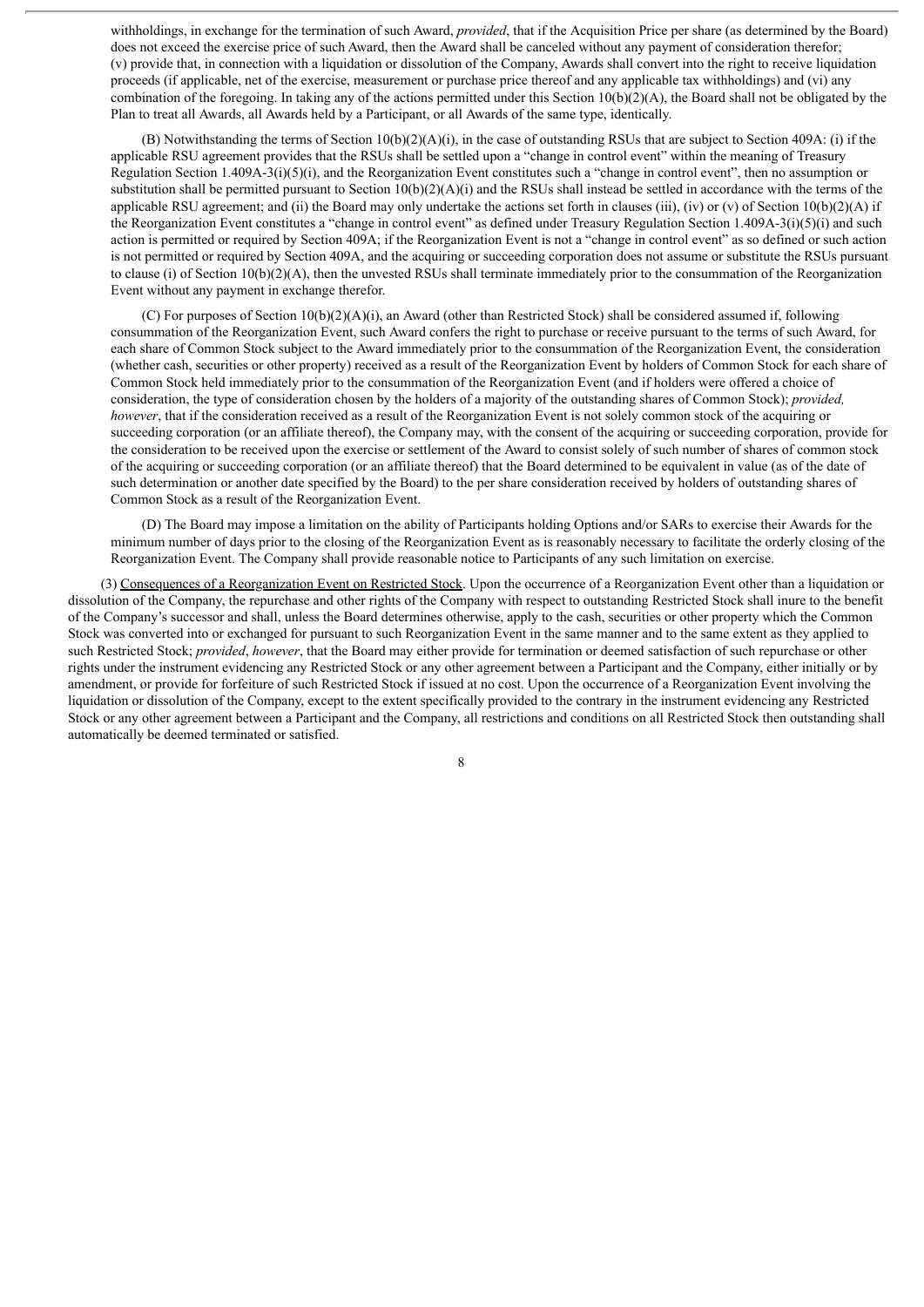# 11. General Provisions Applicable to Awards

(a) Transferability of Awards. Awards shall not be sold, assigned, transferred, pledged or otherwise encumbered by a Participant, either voluntarily or by operation of law, except by will or the laws of descent and distribution or, other than in the case of an Incentive Stock Option, pursuant to a qualified domestic relations order, and, during the life of the Participant, shall be exercisable only by the Participant; *provided, however*, that, except with respect to Awards subject to Section 409A and Incentive Stock Options, the Board may permit or provide in an Award for the gratuitous transfer of the Award by the Participant to or for the benefit of any immediate family member, family trust or other entity established for the benefit of the Participant and/or an immediate family member thereof if the Company would be eligible to use a Form S-8 under the Securities Act for the registration of the sale of the Common Stock subject to such Award to such proposed transferee; *provided further*, that the Company shall not be required to recognize any such permitted transfer until such time as such permitted transferee shall, as a condition to such transfer, deliver to the Company a written instrument in form and substance satisfactory to the Company confirming that such transferee shall be bound by all of the terms and conditions of the Award. References to a Participant, to the extent relevant in the context, shall include references to authorized transferees. For the avoidance of doubt, nothing contained in this Section 11(a) shall be deemed to restrict a transfer to the Company.

(b) Documentation. Each Award shall be evidenced in such form (written, electronic or otherwise) as the Board shall determine. Each Award may contain terms and conditions in addition to those set forth in the Plan.

(c) Termination of Status. The Board shall determine the effect on an Award of the disability, death, termination or other cessation of employment or service, authorized leave of absence or other change in the employment or other service status of a Participant and the extent to which, and the period during which, the Participant, or the Participant's legal representative, conservator, guardian or Designated Beneficiary, may exercise rights, or receive any benefits, under an Award. "*Designated Beneficiary*" means (i) the beneficiary designated, in a manner determined by the Board, by a Participant to receive amounts due or exercise rights of the Participant in the event of the Participant's death or (ii) in the absence of an effective designation by a Participant, the Participant's estate.

(d) Withholding. The Participant must satisfy all applicable federal, state, and local or other income and employment tax withholding obligations before the Company will deliver stock certificates or otherwise recognize ownership of Common Stock under an Award. The Company may elect to satisfy the withholding obligations through additional withholding on salary or wages. If the Company elects not to or cannot withhold from other compensation, the Participant must pay the Company the full amount, if any, required for withholding or have a broker tender to the Company cash equal to the withholding obligations. Payment of withholding obligations is due before the Company will issue any shares on exercise, vesting or release from forfeiture of an Award or at the same time as payment of the exercise or purchase price, unless the Company determines otherwise. If provided for in an Award or approved by the Board, a Participant may satisfy the tax obligations in whole or in part by delivery (either by actual delivery or attestation) of shares of Common Stock, including shares retained from the Award creating the tax obligation, valued at their fair market value (valued in the manner determined or approved by the Company); *provided, however*, except as otherwise provided by the Board, that the total tax withholding where stock is being used to satisfy such tax obligations cannot exceed the Company's minimum statutory withholding obligations (based on minimum statutory withholding rates for federal and state tax purposes, including payroll taxes, that are applicable to such supplemental taxable income), except that, to the extent that the Company is able to retain shares of Common Stock having a fair market value (determined or approved by the Company) that exceeds the statutory minimum applicable withholding tax without financial accounting implications or the Company is withholding in a jurisdiction that does not have a statutory minimum withholding tax, the Company may retain such number of shares of Common Stock (up to the number of shares having a fair market value equal to the maximum individual statutory rate of tax (determined or approved by the Company) as the Company shall determine to be necessary to satisfy the tax liability associated with any Award. Shares used to satisfy tax withholding requirements cannot be subject to any repurchase, forfeiture, unfulfilled vesting or other similar requirements.

(e) Amendment of Award. Except as otherwise provided in Sections  $5(g)$  and  $6(e)$  with respect to repricings or Section 12(d) with respect to actions requiring stockholder approval, the Board may amend, modify or terminate any outstanding Award, including but not limited to, substituting therefor another Award of the same or a different type, changing the date of exercise or realization, and converting an Incentive Stock Option to a Nonstatutory Stock Option. The Participant's consent to such action shall be required unless (i) the Board determines that the action, taking into account any related action, does not materially and adversely affect the Participant's rights under the Plan or (ii) the change is permitted under Section 10.

(f) Conditions on Delivery of Stock. The Company will not be obligated to deliver any shares of Common Stock pursuant to the Plan or to remove restrictions from shares previously issued or delivered under the Plan until (i) all conditions of the Award have been met or removed to the satisfaction of the Company, (ii) in the opinion of the Company's counsel, all other legal matters in connection with the issuance and delivery of such shares have been satisfied, including any applicable securities laws and regulations and any applicable stock exchange or stock market rules and regulations, and (iii) the Participant has executed and delivered to the Company such representations or agreements as the Company may consider appropriate to satisfy the requirements of any applicable laws, rules or regulations.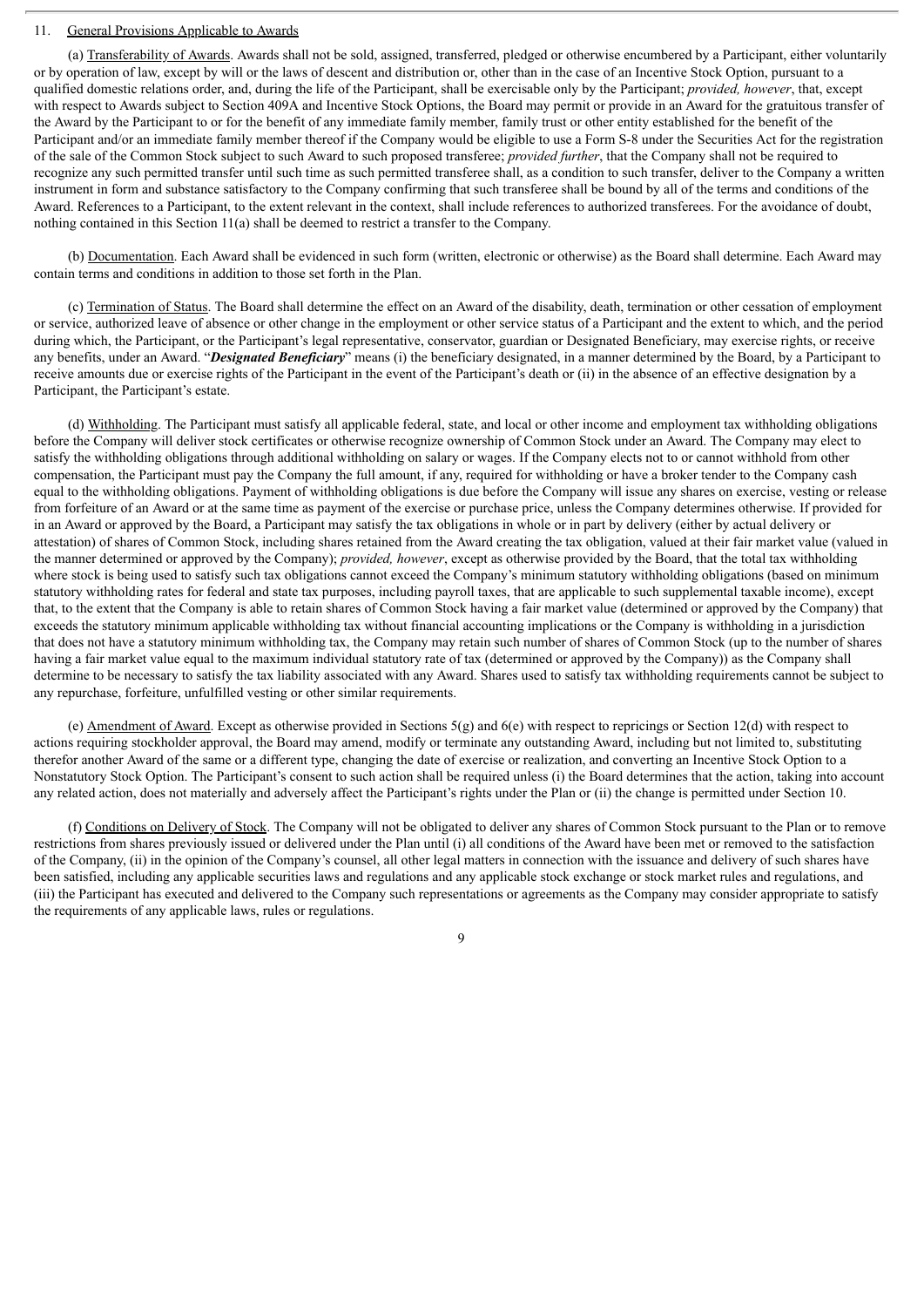(g) Acceleration. The Board may at any time provide that any Award shall become immediately exercisable in whole or in part, free from some or all restrictions or conditions or otherwise realizable in whole or in part, as the case may be.

# 12. Miscellaneous

(a) No Right to Employment or Other Status. No person shall have any claim or right to be granted an Award by virtue of the adoption of the Plan, and the grant of an Award shall not be construed as giving a Participant the right to continued employment or any other relationship with the Company. The Company expressly reserves the right at any time to dismiss or otherwise terminate its relationship with a Participant free from any liability or claim under the Plan, except as expressly provided in the applicable Award.

(b) No Rights As Stockholder; Clawback. Subject to the provisions of the applicable Award, no Participant or Designated Beneficiary shall have any rights as a stockholder with respect to any shares of Common Stock to be distributed with respect to an Award until becoming the record holder of such shares. In accepting an Award under the Plan, the Participant agrees to be bound by any clawback policy that the Company has in effect or may adopt in the future.

(c) Effective Date and Term of Plan. The Plan shall become effective on the date the Plan is approved by the Company's stockholders (the "*Ef ective Date*"). No Awards shall be granted under the Plan after the expiration of 10 years from the Effective Date, but Awards previously granted may extend beyond that date.

(d) Amendment of Plan. The Board may amend, suspend or terminate the Plan or any portion thereof at any time provided that (i) neither Section 5(g) nor Section 6(e) requiring stockholder approval of any Option or SAR repricing may be amended without stockholder approval; (ii) no amendment that would require stockholder approval under the rules of the national securities exchange on which the Company then maintains its primary listing may be made effective unless and until the Company's stockholders approve such amendment; and (iii) if the national securities exchange on which the Company then maintains its primary listing does not have rules regarding when stockholder approval of amendments to equity compensation plans is required (or if the Company's Common Stock is not then listed on any national securities exchange), then no amendment to the Plan (A) materially increasing the number of shares authorized under the Plan (other than pursuant to Section 4(d) or 10), (B) expanding the types of Awards that may be granted under the Plan, or (C) materially expanding the class of participants eligible to participate in the Plan shall be effective unless and until the Company's stockholders approve such amendment. In addition, if at any time the approval of the Company's stockholders is required as to any other modification or amendment under Section 422 of the Code or any successor provision with respect to Incentive Stock Options, the Board may not effect such modification or amendment without such approval. Unless otherwise specified in the amendment, any amendment to the Plan adopted in accordance with this Section 12(d) shall apply to, and be binding on the holders of, all Awards outstanding under the Plan at the time the amendment is adopted, provided the Board determines that such amendment, taking into account any related action, does not materially and adversely affect the rights of Participants under the Plan. No Award shall be made that is conditioned upon stockholder approval of any amendment to the Plan unless the Award provides that (i) it will terminate or be forfeited if stockholder approval of such amendment is not obtained within no more than 12 months from the date of grant and (ii) it may not be exercised or settled (or otherwise result in the issuance of Common Stock) prior to such stockholder approval.

(e) Authorization of Sub-Plans (including for Grants to non-U.S. Employees). The Board may from time to time establish one or more sub-plans under the Plan for purposes of satisfying applicable securities, tax or other laws of various jurisdictions. The Board shall establish such sub-plans by adopting supplements to the Plan containing (i) such limitations on the Board's discretion under the Plan as the Board deems necessary or desirable or (ii) such additional terms and conditions not otherwise inconsistent with the Plan as the Board shall deem necessary or desirable. All supplements adopted by the Board shall be deemed to be part of the Plan, but each supplement shall apply only to Participants within the affected jurisdiction and the Company shall not be required to provide copies of any supplement to Participants in any jurisdiction which is not the subject of such supplement.

(f) Compliance with Section 409A. If and to the extent (i) any portion of any payment, compensation or other benefit provided to a Participant in connection with his or her employment termination constitutes "nonqualified deferred compensation" within the meaning of Section 409A and (ii) the Participant is a specified employee as defined in Section  $409A(a)(2)(B)(i)$  of the Code, in each case as determined by the Company in accordance with its procedures, by which determinations the Participant (through accepting the Award) agrees to be bound, such portion of the payment, compensation or other benefit shall not be paid before the day that is six months plus one day after the date of "separation from service" (as determined under Section 409A) (the "*New Payment Date*"), except as Section 409A may then permit. The aggregate of any payments that otherwise would have been paid to the Participant during the period between the date of separation from service and the New Payment Date shall be paid to the Participant in a lump sum on such New Payment Date, and any remaining payments will be paid on their original schedule.

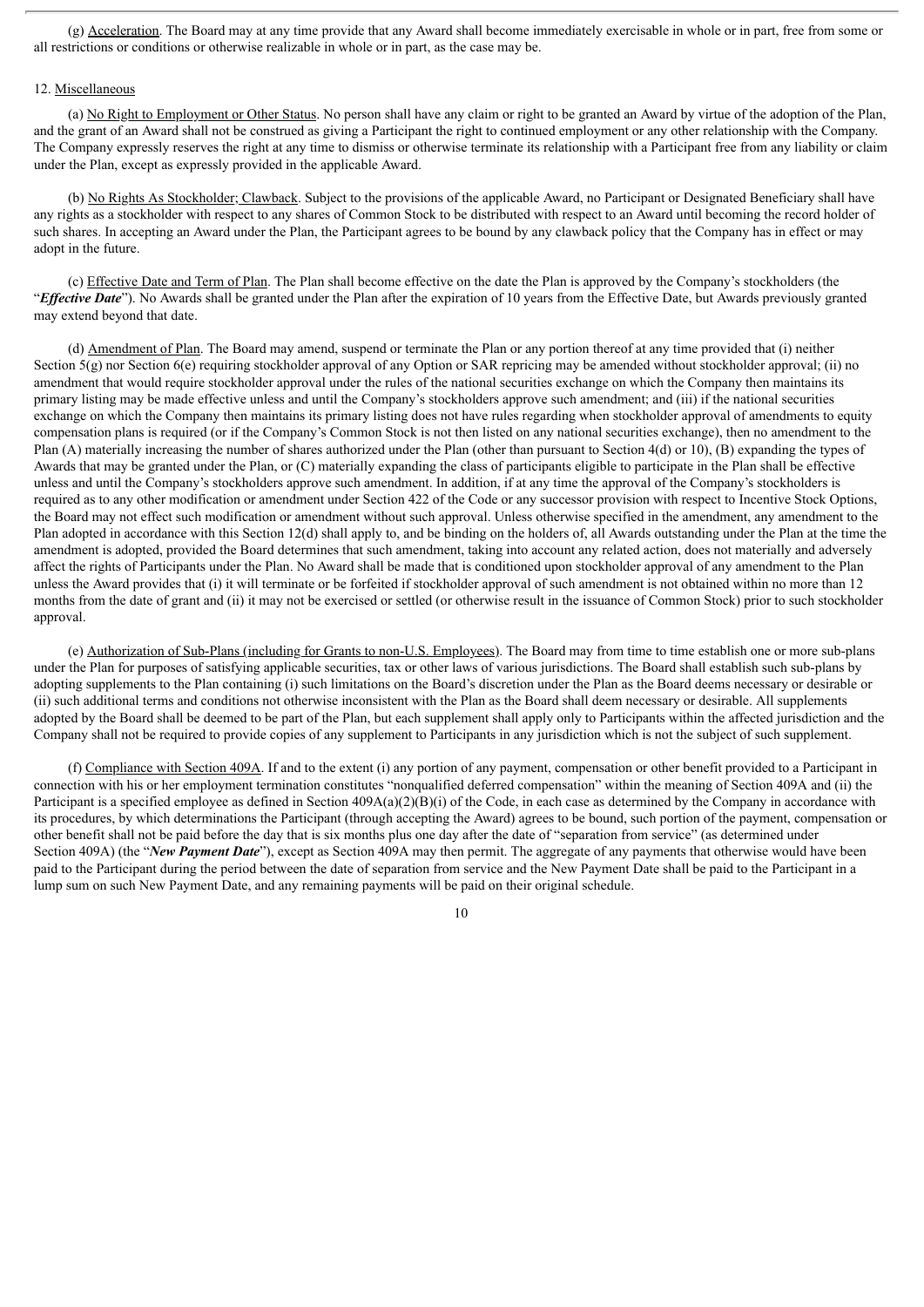The Company makes no representations or warranty and shall have no liability to the Participant or any other person if any provisions of or payments, compensation or other benefits under the Plan are determined to constitute nonqualified deferred compensation subject to Section 409A but do not to satisfy the conditions of that section.

(g) Limitations on Liability. Notwithstanding any other provisions of the Plan, no individual acting as a director, officer, employee or agent of the Company will be liable to any Participant, former Participant, spouse, beneficiary, or any other person for any claim, loss, liability, or expense incurred in connection with the Plan, nor will such individual be personally liable with respect to the Plan because of any contract or other instrument such individual executes in his or her capacity as a director, officer, employee or agent of the Company. The Company will indemnify and hold harmless each director, officer, employee or agent of the Company to whom any duty or power relating to the administration or interpretation of the Plan has been or will be delegated, against any cost or expense (including attorneys' fees) or liability (including any sum paid in settlement of a claim with the Board's approval) arising out of any act or omission to act concerning the Plan unless arising out of such person's own fraud or bad faith.

(h) Governing Law. The provisions of the Plan and all Awards made hereunder shall be governed by and interpreted in accordance with the laws of the Commonwealth of Massachusetts, excluding choice-of-law principles of the law of such state that would require the application of the laws of a jurisdiction other than the Commonwealth of Massachusetts.